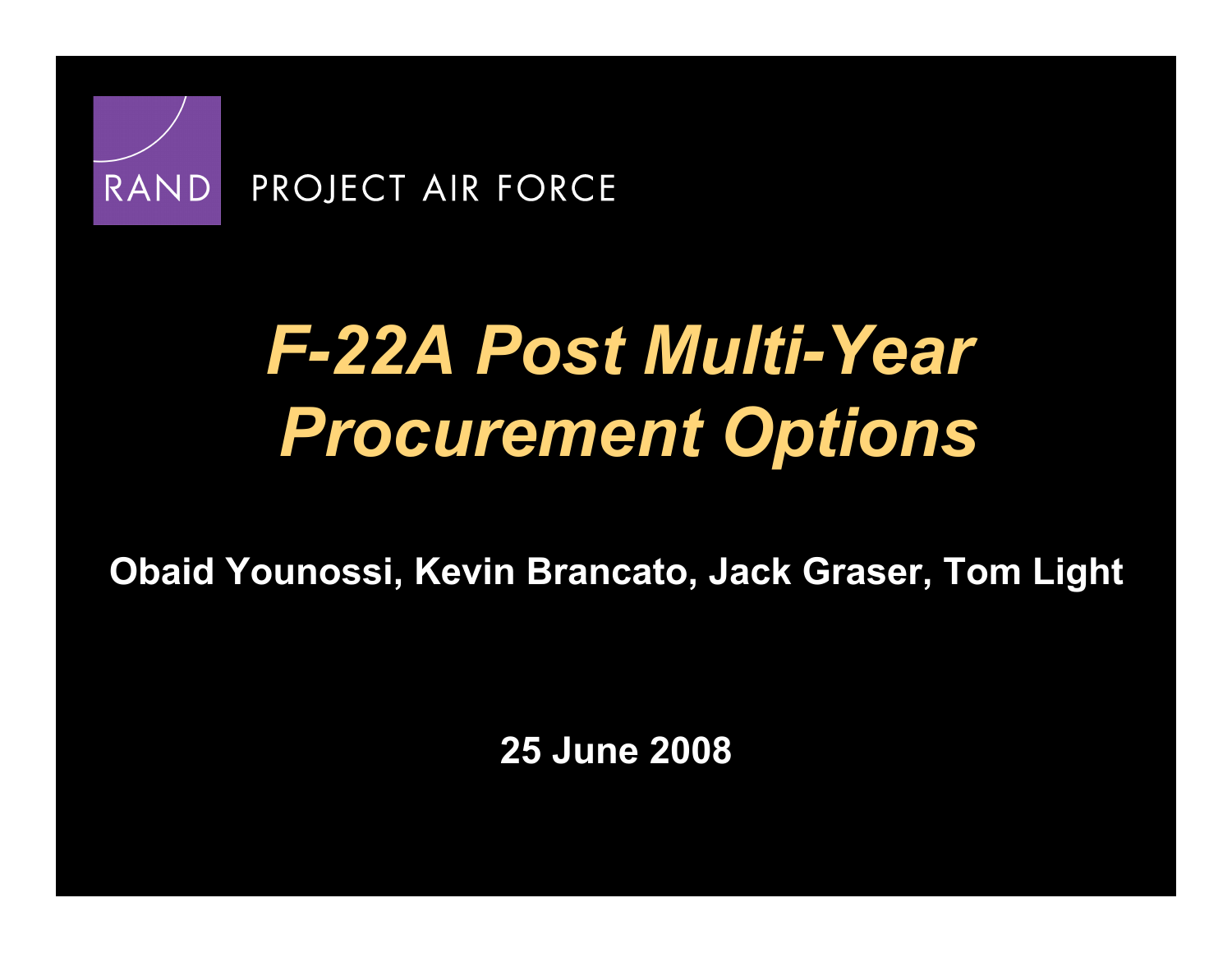## *Background*

- **Congress has authorized 183 F-22A fighters, which are procured in existing contracts through 2009**
- **At issue is what to do after the last unit in lot 9 is produced** 
	- **Shutdown the production line or shutdown and restart at a later date or continue production at full or low rates**
- **Air Force asked RAND Project AIR FORCE to assess the costs and the effects on the industrial base of different options**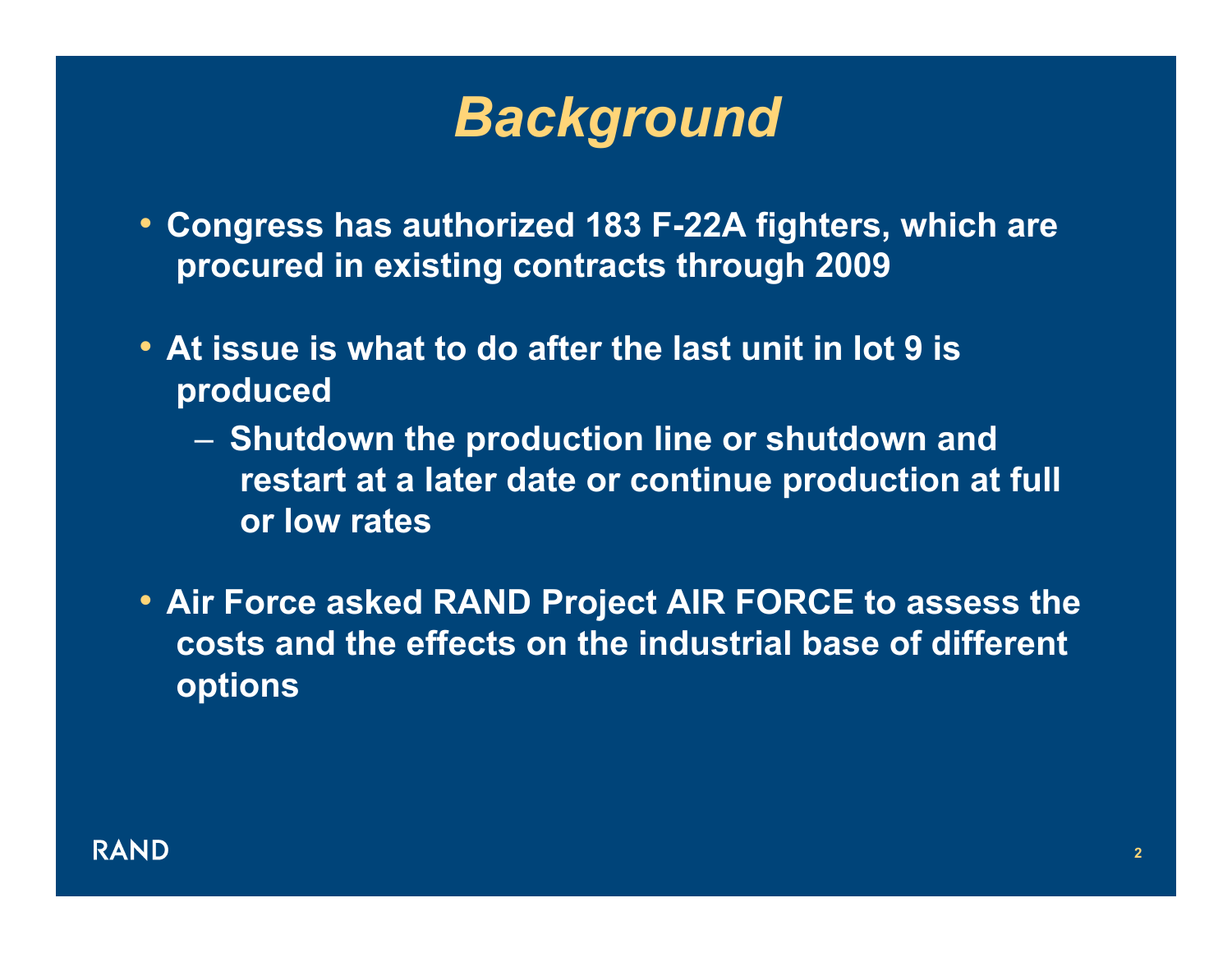## *Study Objective*

- **Evaluate alternative courses of action for the F-22A following the delivery of the last unit under the current multi-year contract by assessing** 
	- **Costs of alternate procurement strategies**
	- **Effects on industrial base**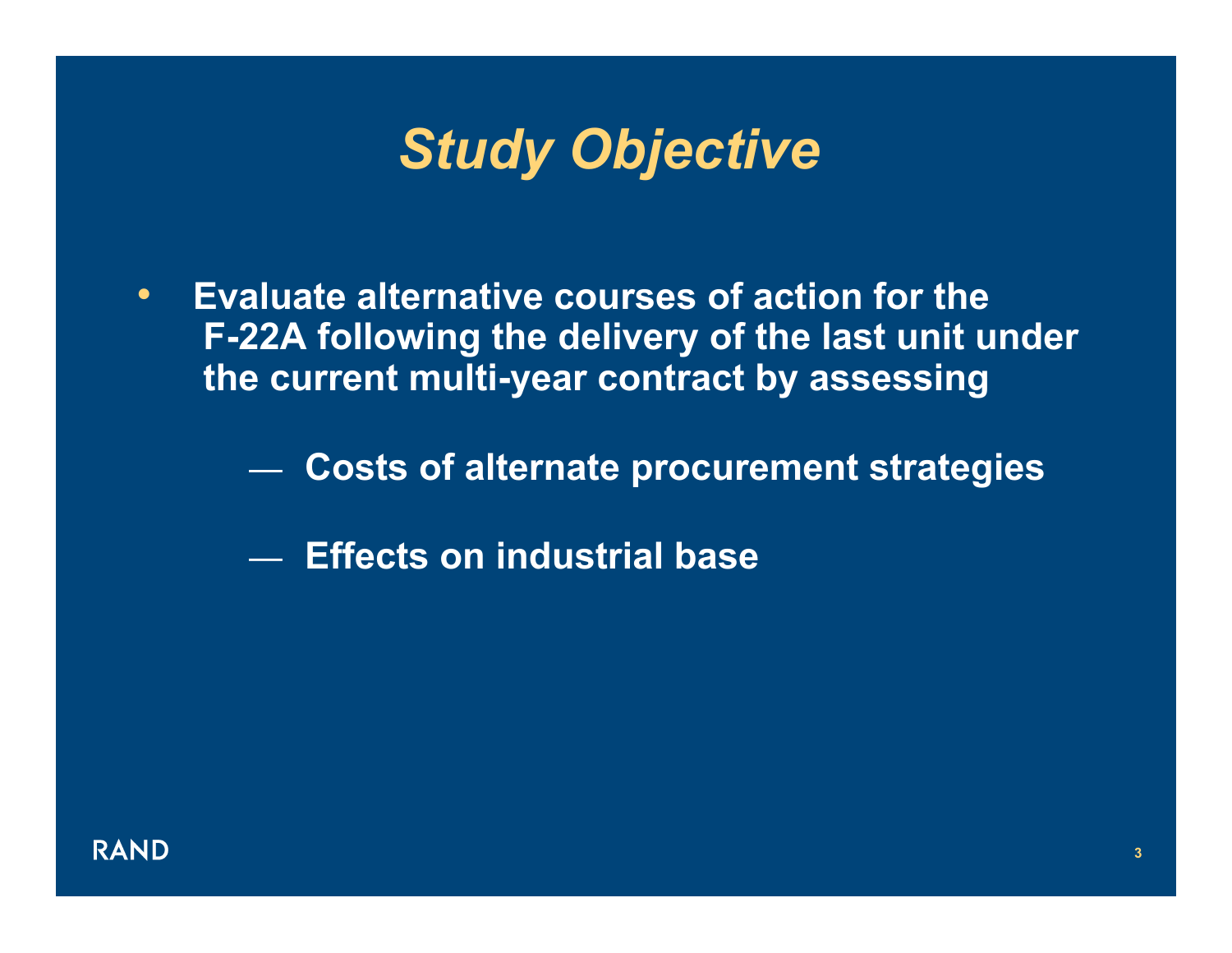#### *We Analyzed Four Alternatives After Lot 9*

#### **Cold Shutdown**

• **Production line closes permanently** 

#### **Shutdown-Restart**

• **Production line closes temporarily** 

#### **Warm production**

• **Production line continues but at a reduced rate** 

#### **Continued production**

• **Production line continues at current rate**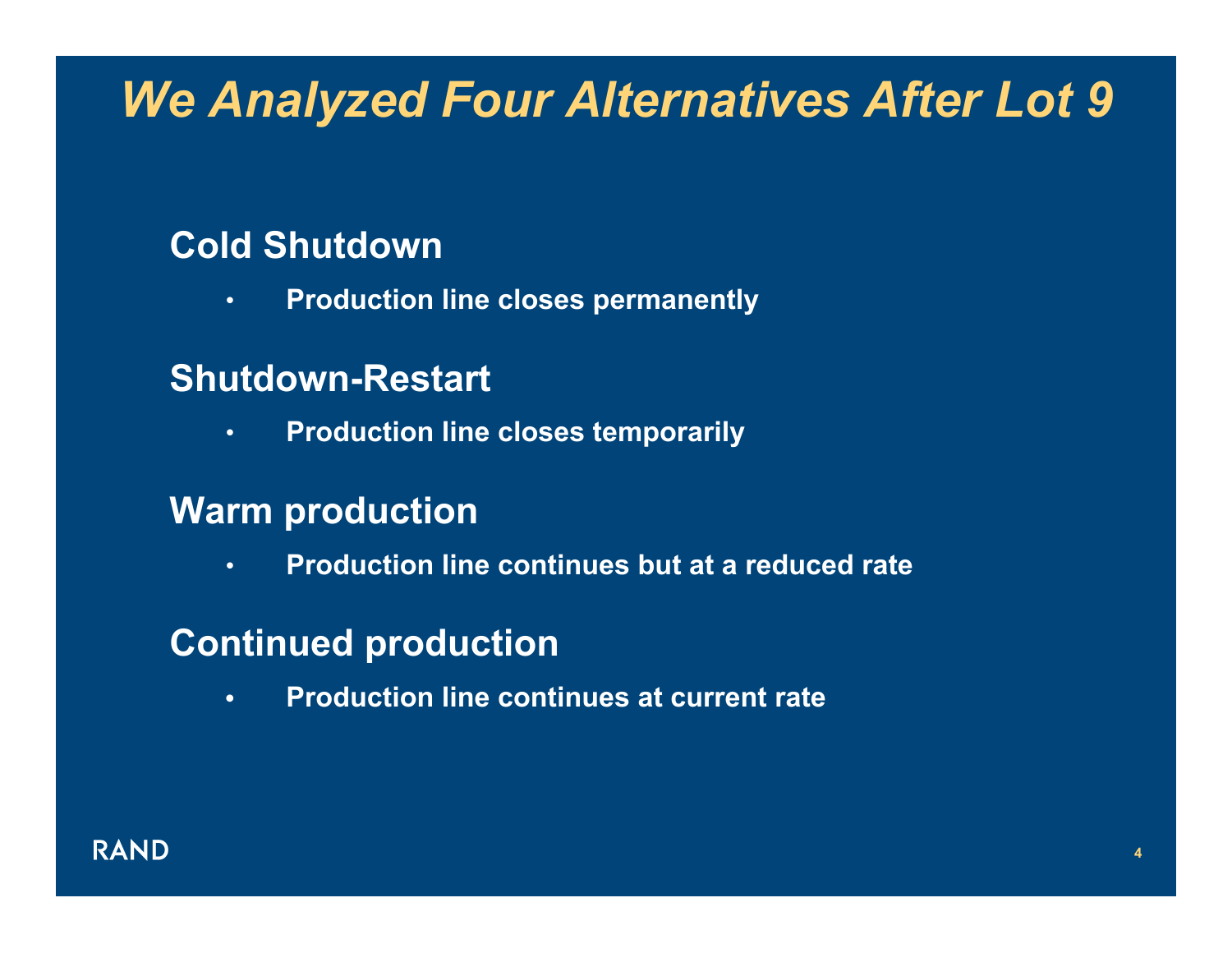### *We Assumed Three Production Options, Each Producing 75 Aircraft After Lot 9*



**Contractor-developed rates and factors do not allow analysis beyond FY2016** 

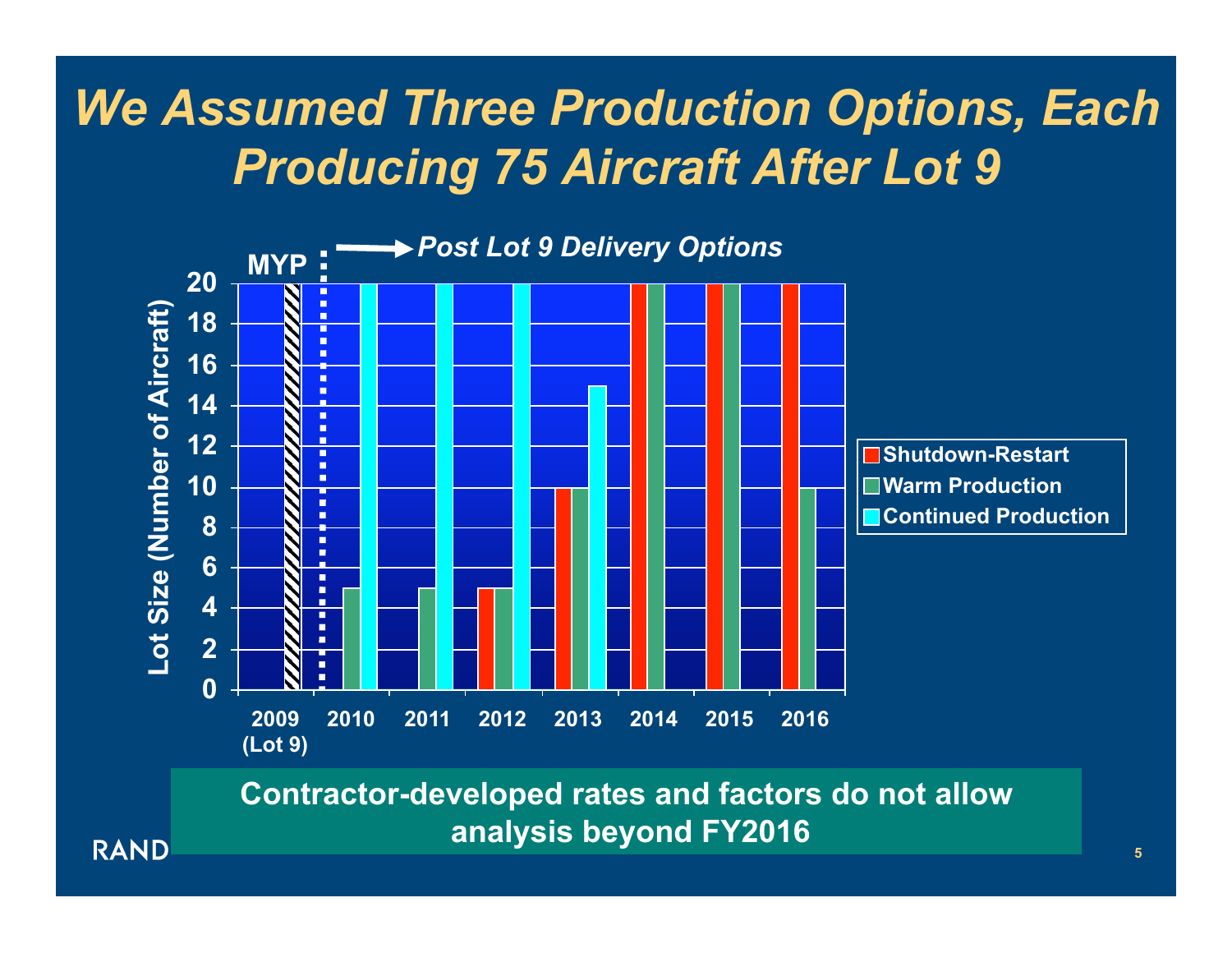## *Alternatives Will Affect Future Costs in Various Ways*

#### • **Non-recurring costs may include:**

- **Preservation or disposition of tooling, technical information transfer, and facility disposition or preservation**
- **Personnel retention, reduction-in-force, rehiring, training, clearances**
- **Vendor re-qualification**

#### • **Recurring costs include:**

- **Loss of learning**
- **Loss of skilled workers (and resultant inefficiencies)**
- **Lower rates of production**
- **Increase in overhead rates due to diminished business base**
- **Costs such as Program Agile Logistics Support (PALS), Production Support Annual Sustaining (PSAS), Production Support Other (PSO), Other Government Costs (OGC), and other nonrecurring and support costs**

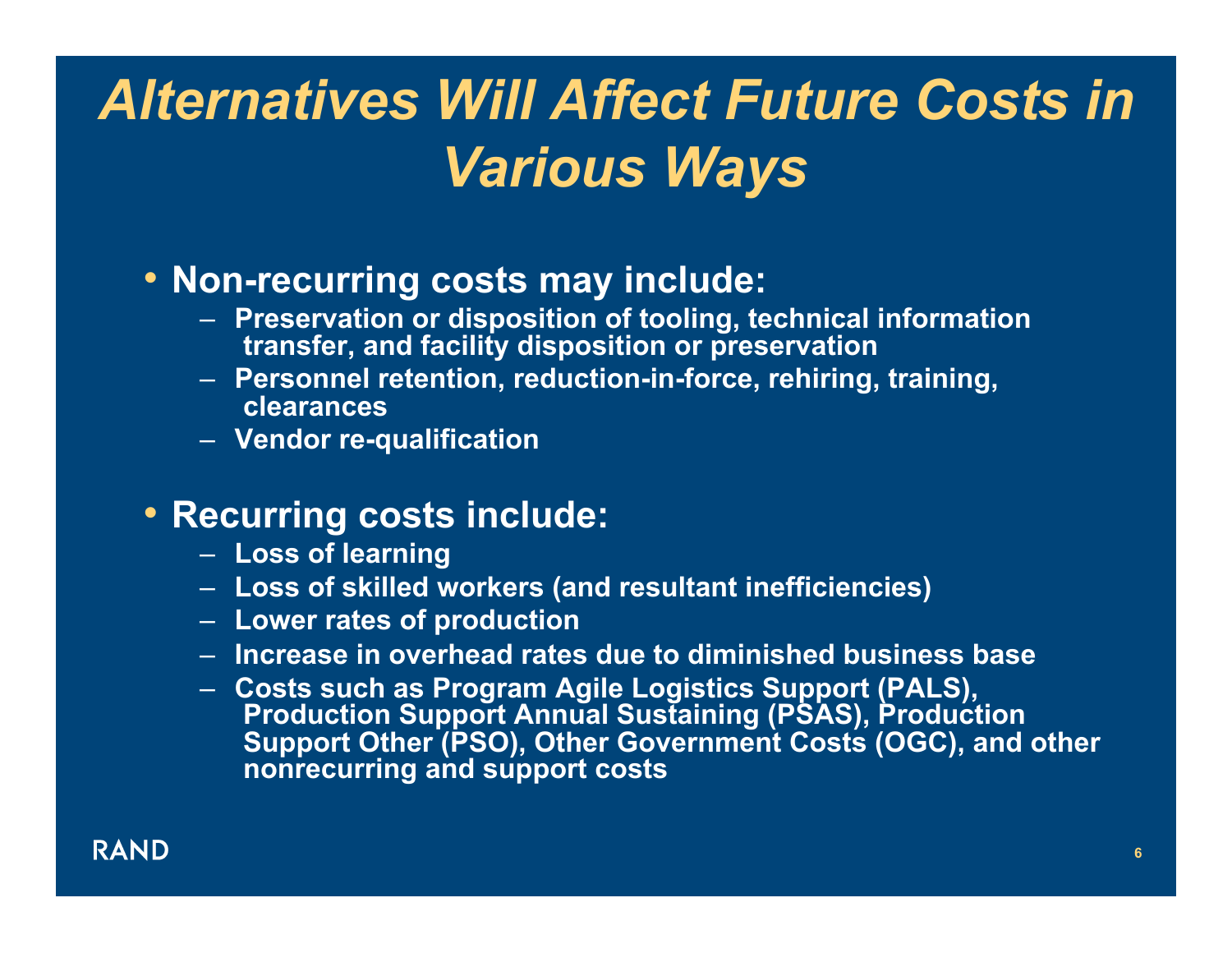### *Results Are Near Approximations Due to Many Uncertainties*

- **Uncertain business base**
- **Rates and factors contractor-developed, not negotiated**
- **No restart experience with a 4th generation fighter or recent examples by the primes**
- **Uncertain number of technical personnel retained for F-22A unique processes and critical technology**
- **Repercussions on supplier base and DMS based primarily on contractors' subjective assessments**
- **Overhead rates are based on contractors' estimates**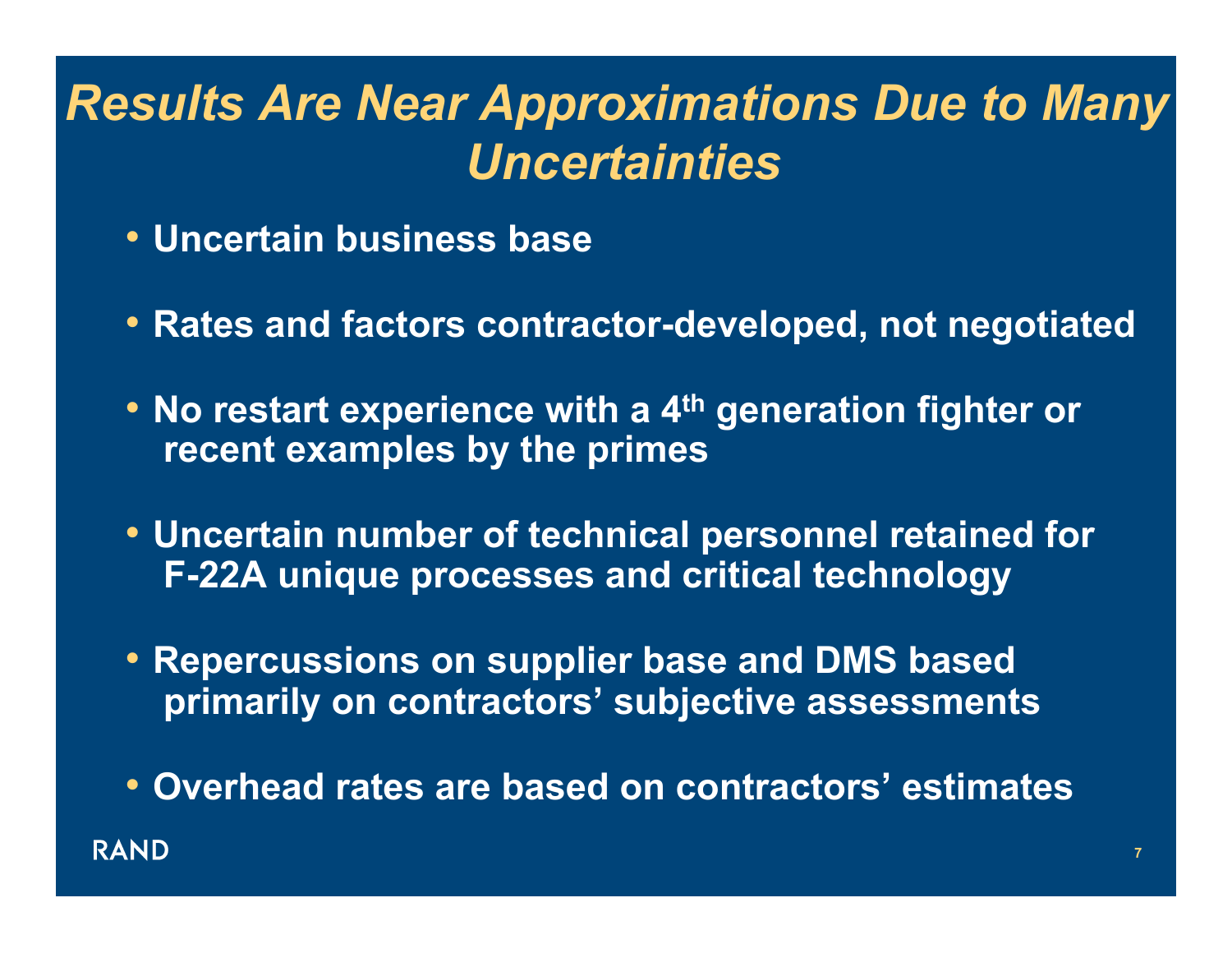#### *Outline of Today's Presentation*

- **What are shutdown and restart costs?**
- **What are costs of 75 aircraft under each production option?**
- **What are the implications of shutdown for the industrial base**
- **Overall findings**

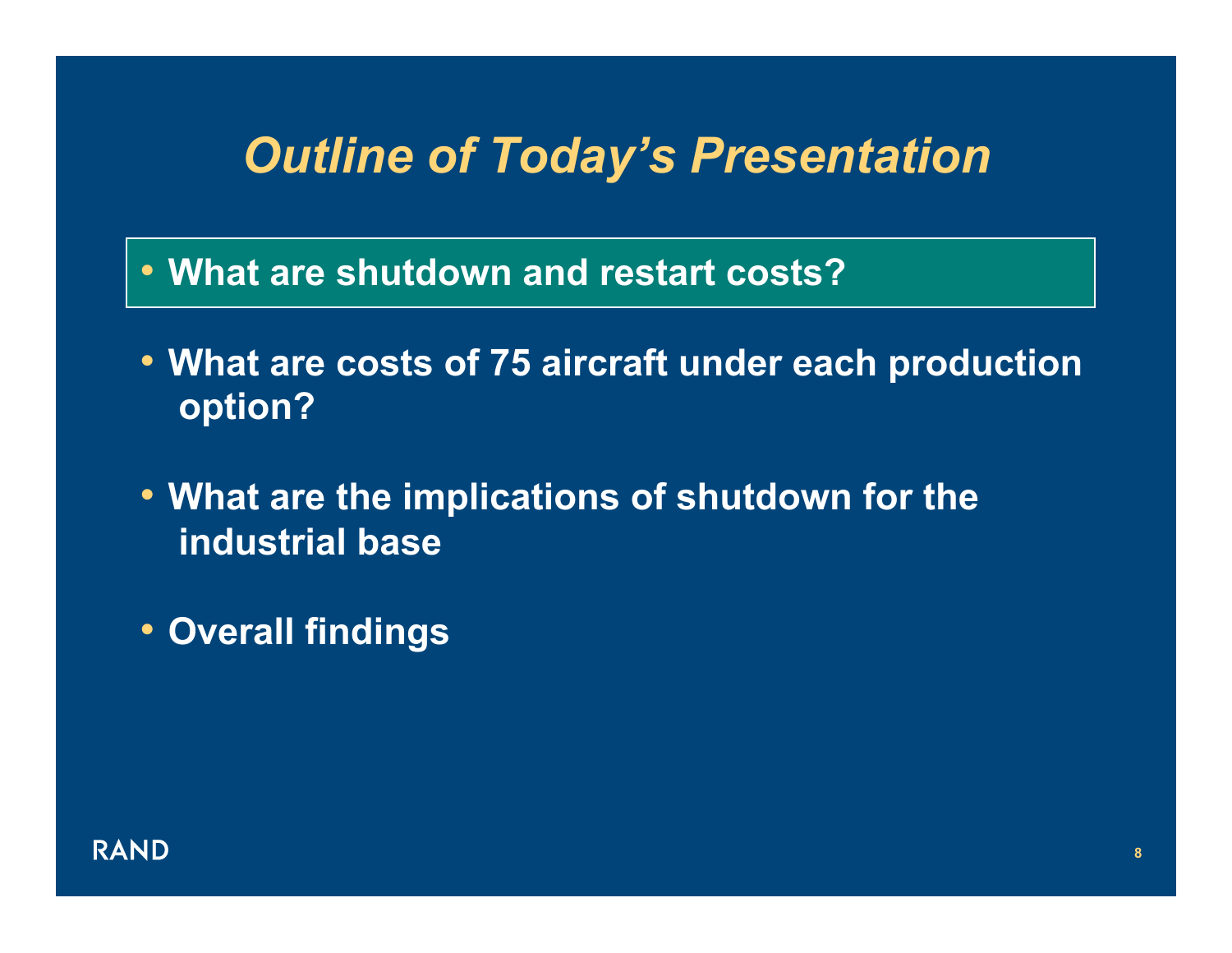#### *Activities Included in a Production Shutdown*

| <b>Activity</b>                  | <b>Cold Shutdown</b> |
|----------------------------------|----------------------|
| <b>Tooling</b>                   |                      |
| <b>Accounting</b>                | X                    |
| <b>Breakdown</b>                 | X                    |
| <b>Removal</b>                   | X                    |
| <b>Tool Scrapping</b>            | X                    |
| <b>Shipping / Storage</b>        |                      |
| Line setup / Reorganization      |                      |
| <b>Personnel</b>                 |                      |
| <b>Reduction in Force</b>        | X                    |
| <b>Reassignment</b>              | X                    |
| <b>Rehiring / Retention</b>      |                      |
| <b>Training</b>                  |                      |
| <b>Clearances</b>                |                      |
| <b>Facilities</b>                |                      |
| <b>Clearing</b>                  | X                    |
| <b>Reorganization / Setup</b>    |                      |
| <b>Planning and admin</b>        | X                    |
| <b>Inventory disbursement</b>    | X                    |
| <b>Supplier re-qualification</b> |                      |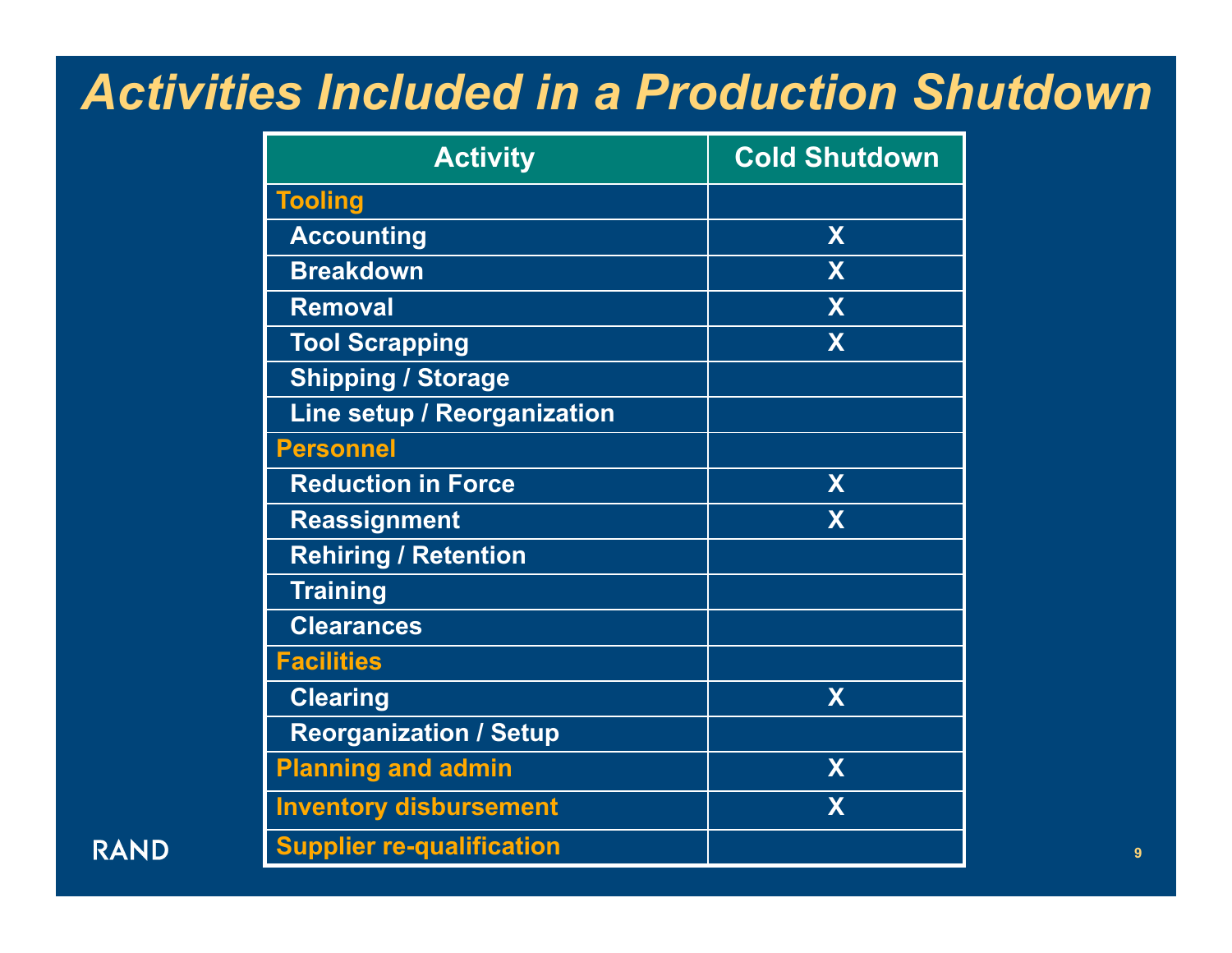## *Likely Direct Cost for Cold Shutdown About \$65 to \$110 Million*

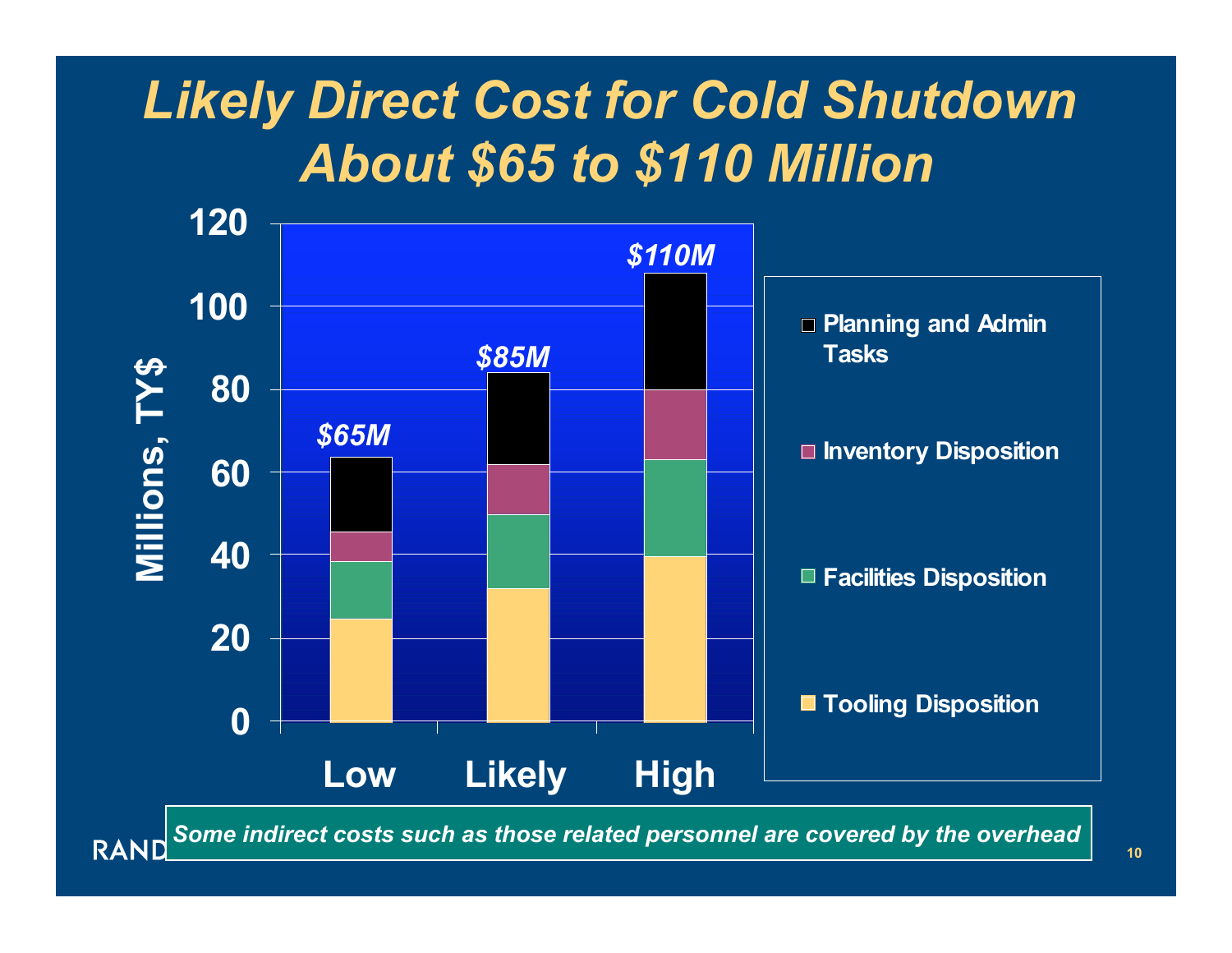#### *Shutdown-Restart and Cold Shutdown Share Many Activities*

| <b>Activity</b>                     | <b>Cold Shutdown</b> | <b>Shutdown-Restart</b> |
|-------------------------------------|----------------------|-------------------------|
| <b>Tooling</b>                      |                      |                         |
| <b>Accounting</b>                   | X                    | X                       |
| <b>Breakdown</b>                    | X                    | X                       |
| <b>Removal</b>                      | X                    | X                       |
| <b>Tool Scrapping</b>               | X                    |                         |
| <b>Shipping / Storage</b>           |                      | X                       |
| Line setup / Reorganization         |                      | X                       |
| <b>Personnel</b>                    |                      |                         |
| <b>Reduction in Force</b>           | X                    | X                       |
| <b>Reassignment</b>                 | X                    | X                       |
| <b>Rehiring / Retention</b>         |                      | X                       |
| <b>Training</b>                     |                      | X                       |
| <b>Clearances</b>                   |                      | X                       |
| <b>Facilities</b>                   |                      |                         |
| <b>Clearing</b>                     | X                    | X                       |
| <b>Reorganization / Setup</b>       |                      | X                       |
| <b>Planning and admin</b>           | X                    | X                       |
| <b>Inventory disbursement</b>       | X                    | X                       |
| <b>RANSupplier re-qualification</b> |                      | X                       |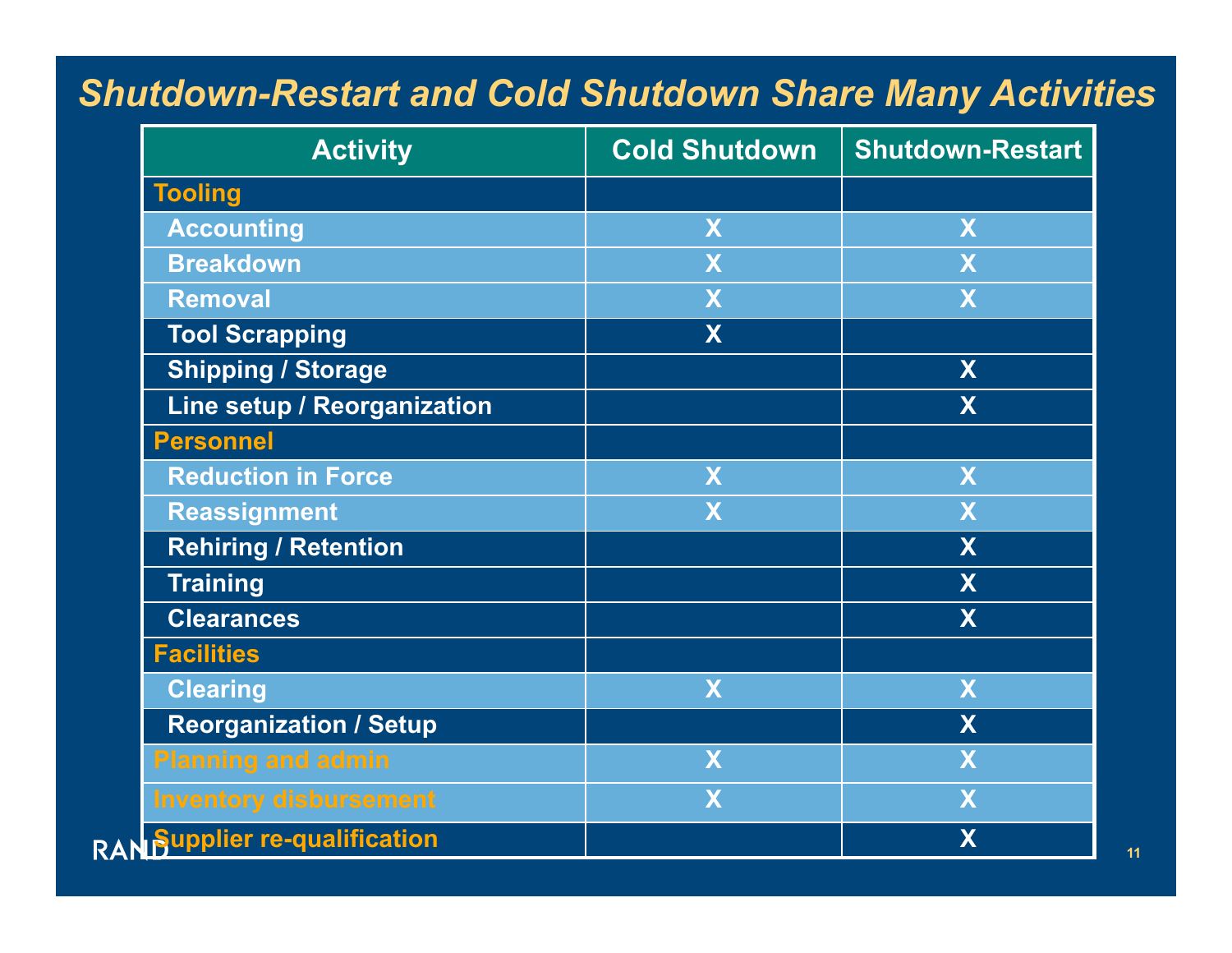## *Shutdown-Restart Costs Range From \$225 to About \$720 Million*

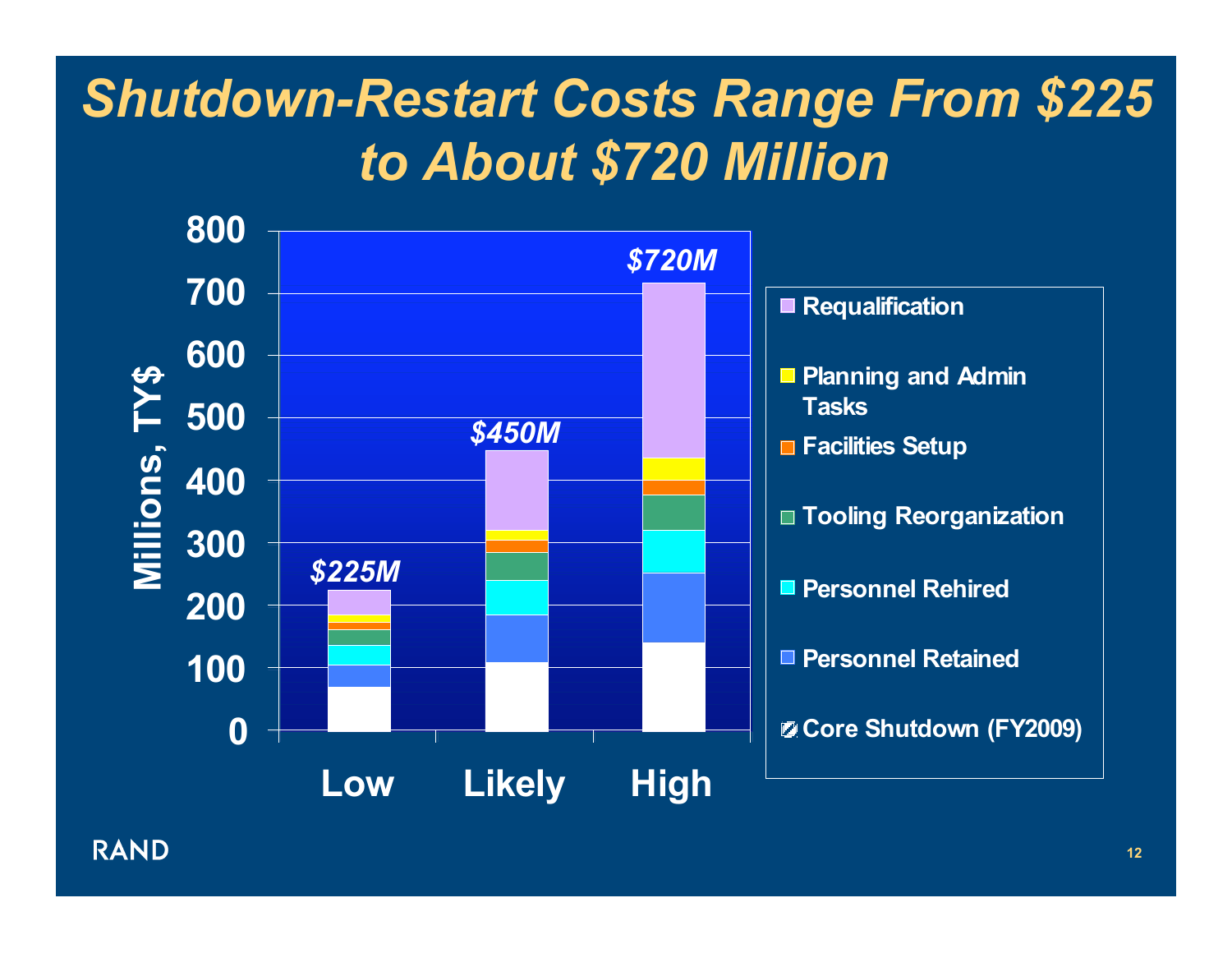#### *All Options Include Shutdown Costs, But Shutdown -Restart Includes Another Shutdown After the Restart*

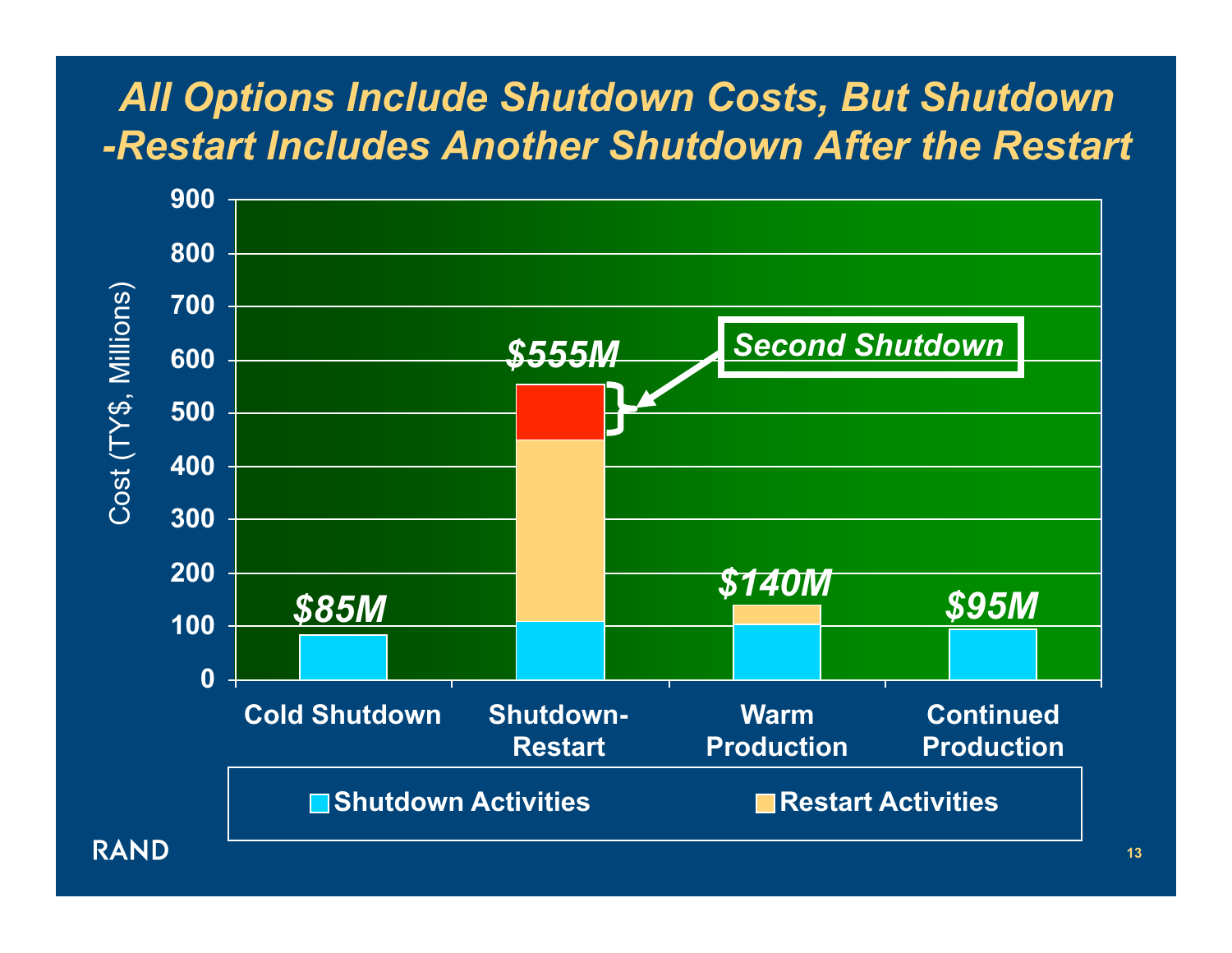#### *Outline of Today's Presentation*

- **What are shutdown and restart costs?**
- **What are costs of 75 aircraft under each production option?**
- **What are the implications of shutdown for the industrial base**
- **Overall findings**

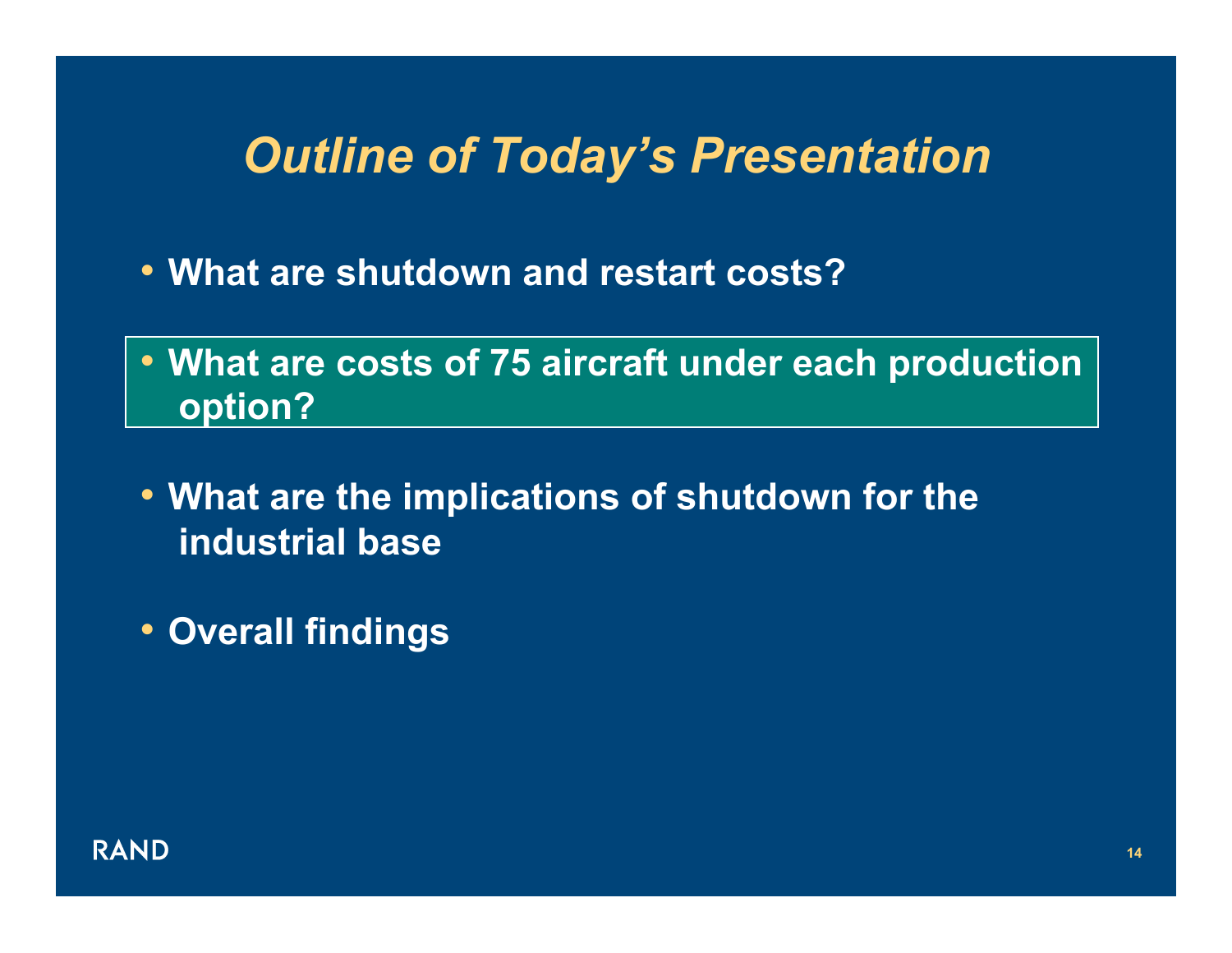## *Cost Model Used to Calculate Average Unit Flyaway Price Implications*

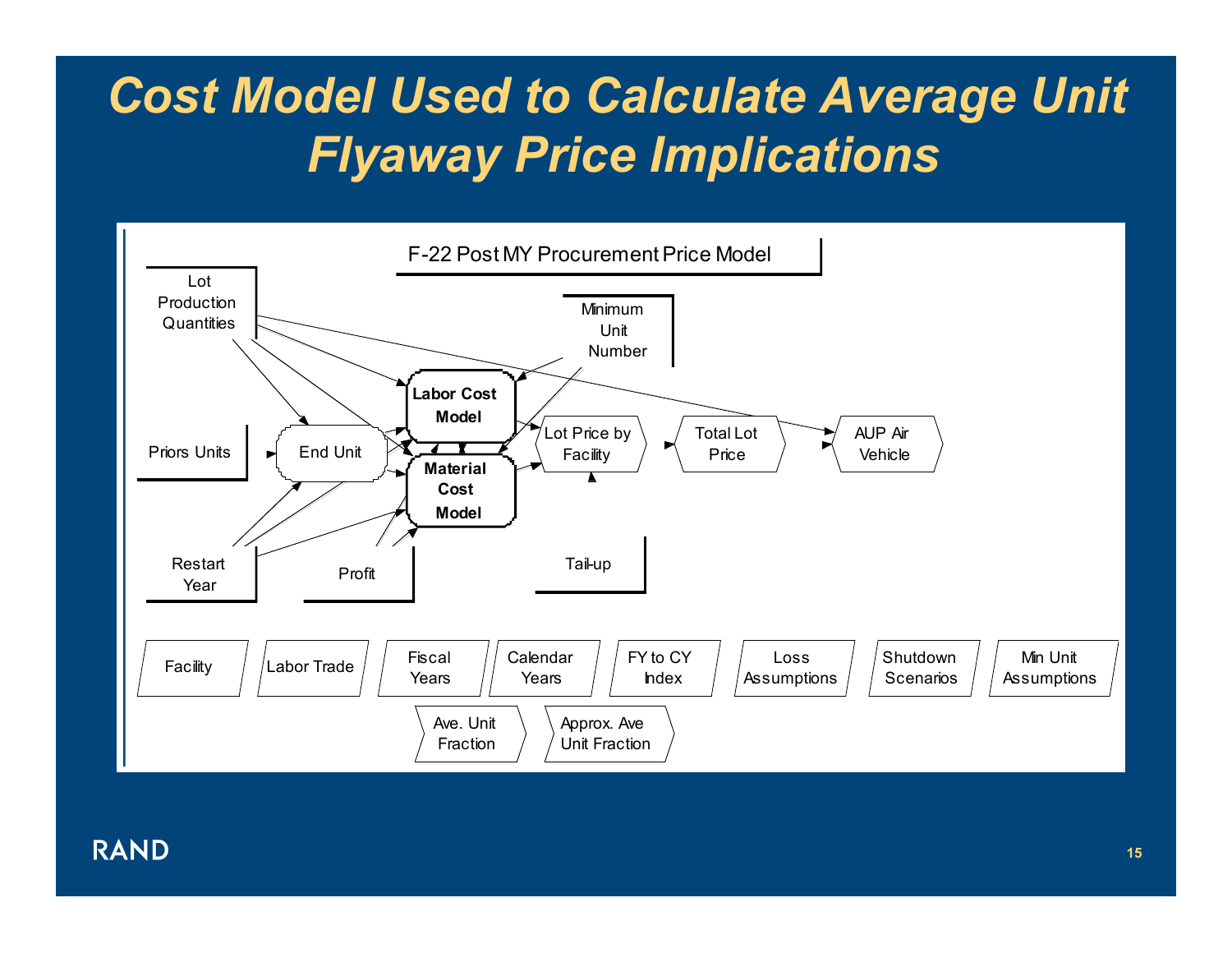### *After a Shutdown, the Cost Improvement Curve Shifts, Then Flattens*



*Source: Reconstituting a Production Capability*, Birkler, et al.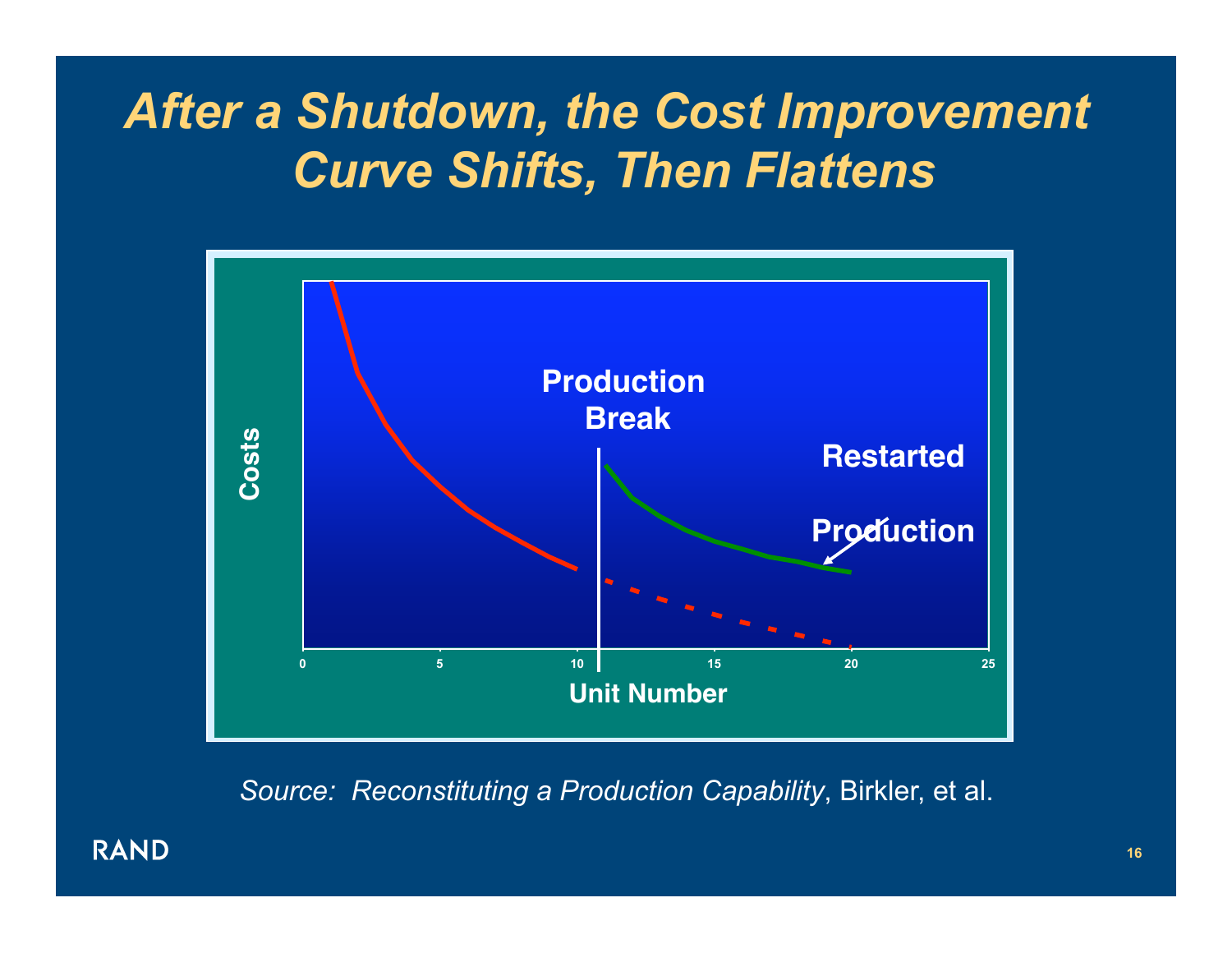#### *We Assumed Three Production Options, Each Producing 75 Aircraft After Lot 9*

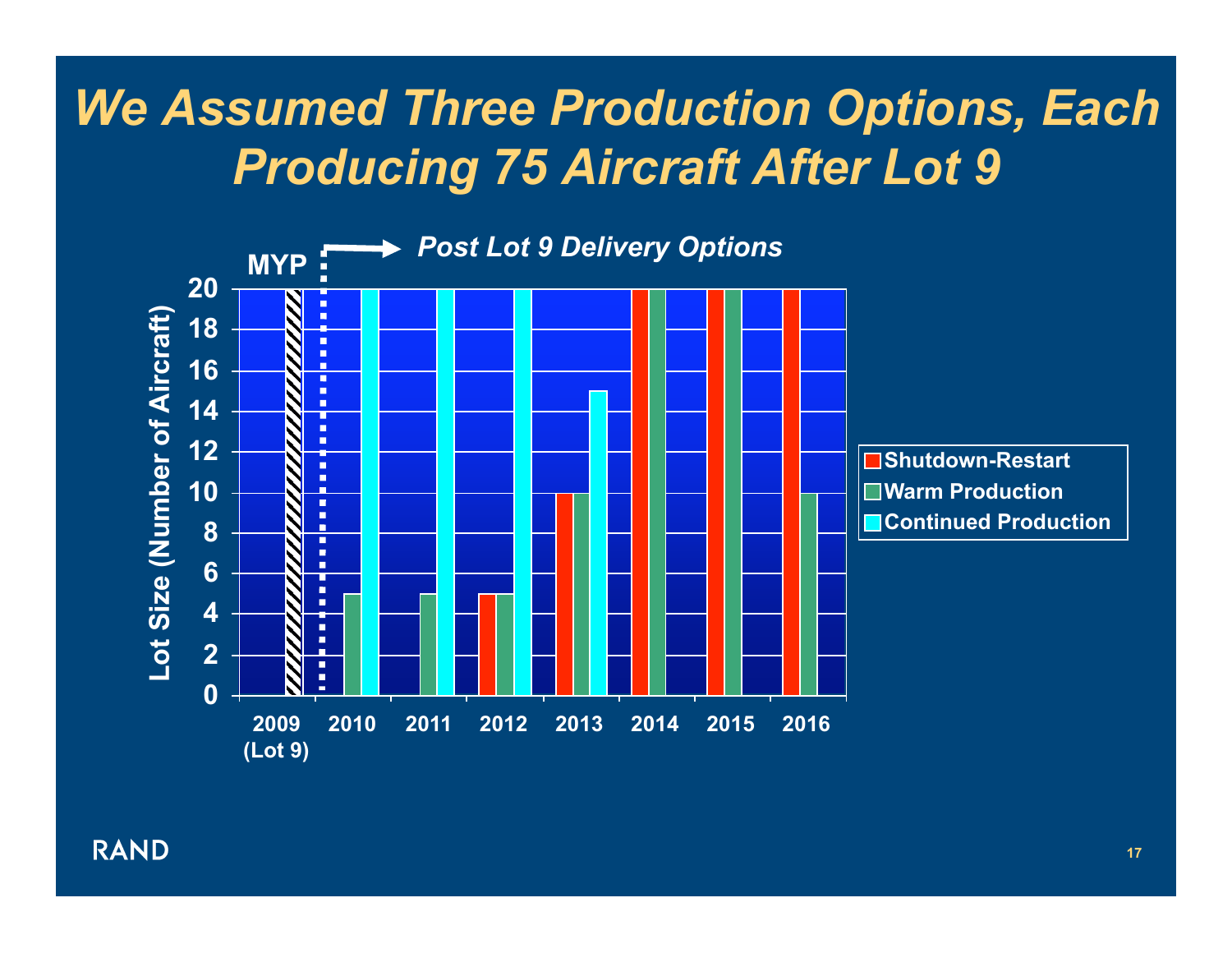### *Production Continues for an Additional 75 Aircraft Buy After Lot 9*

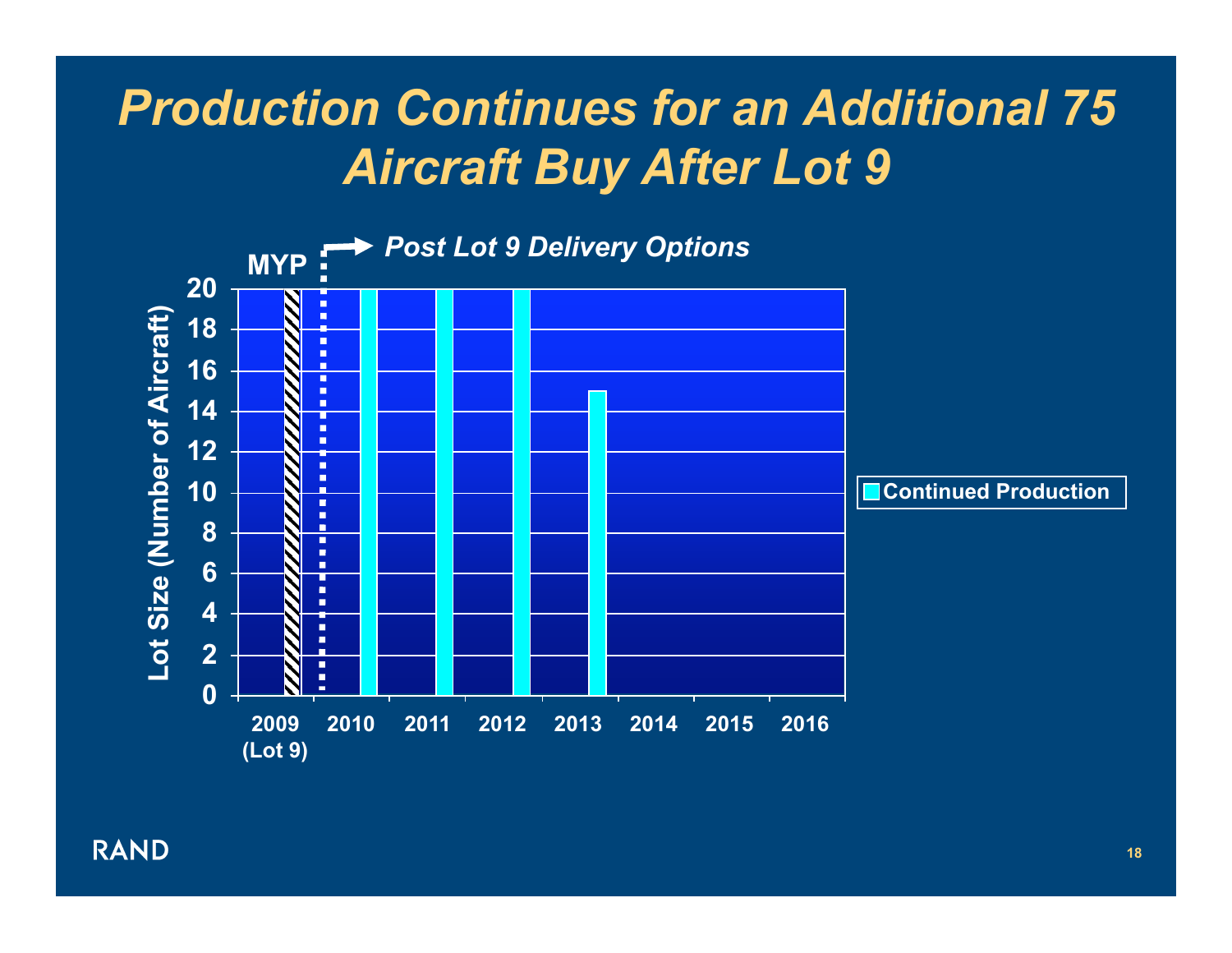### *For Continued Production Option, AUPC Remains Virtually Constant*

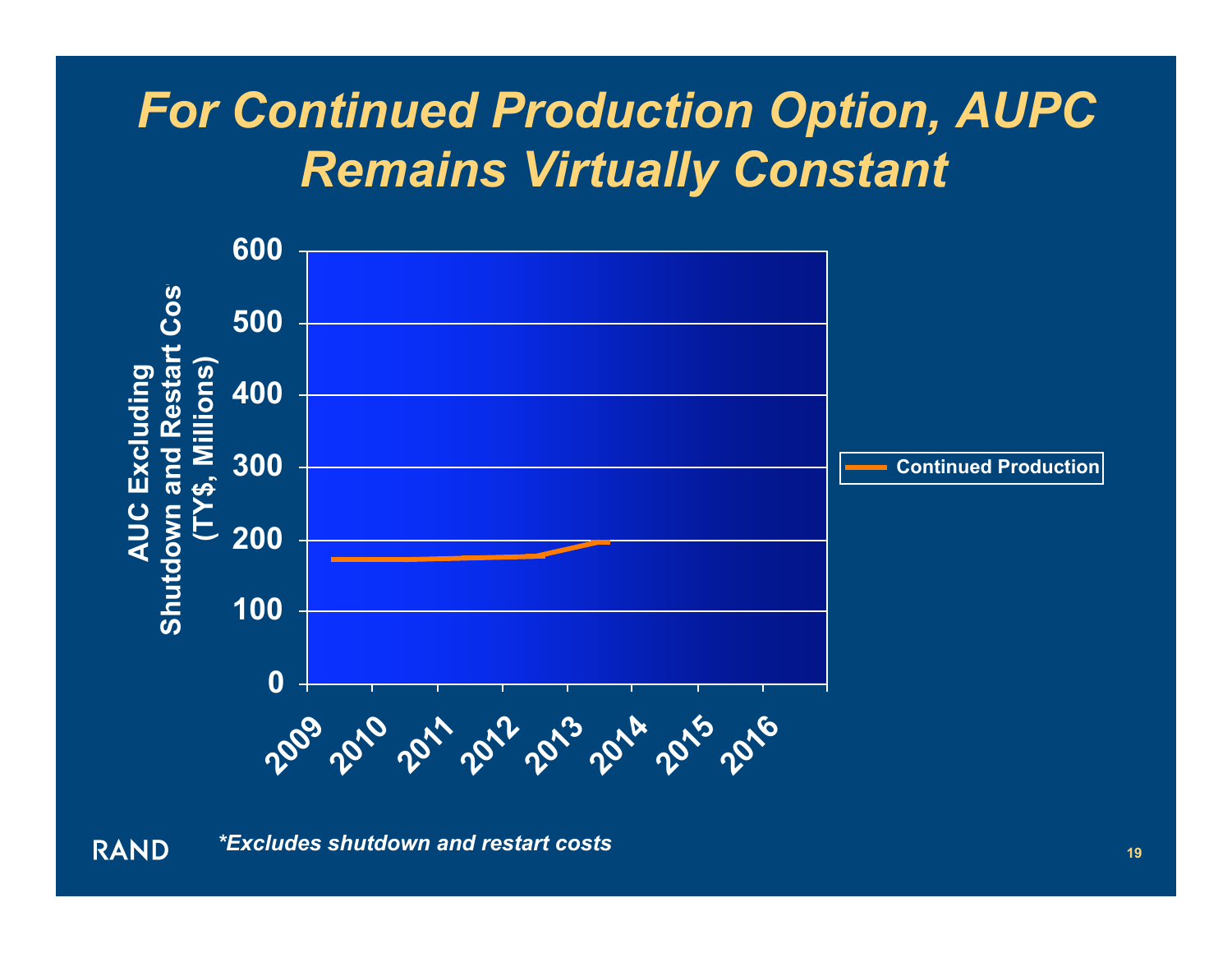#### *Warm Production Rate Is 5 Aircraft per Lot for Three Years*

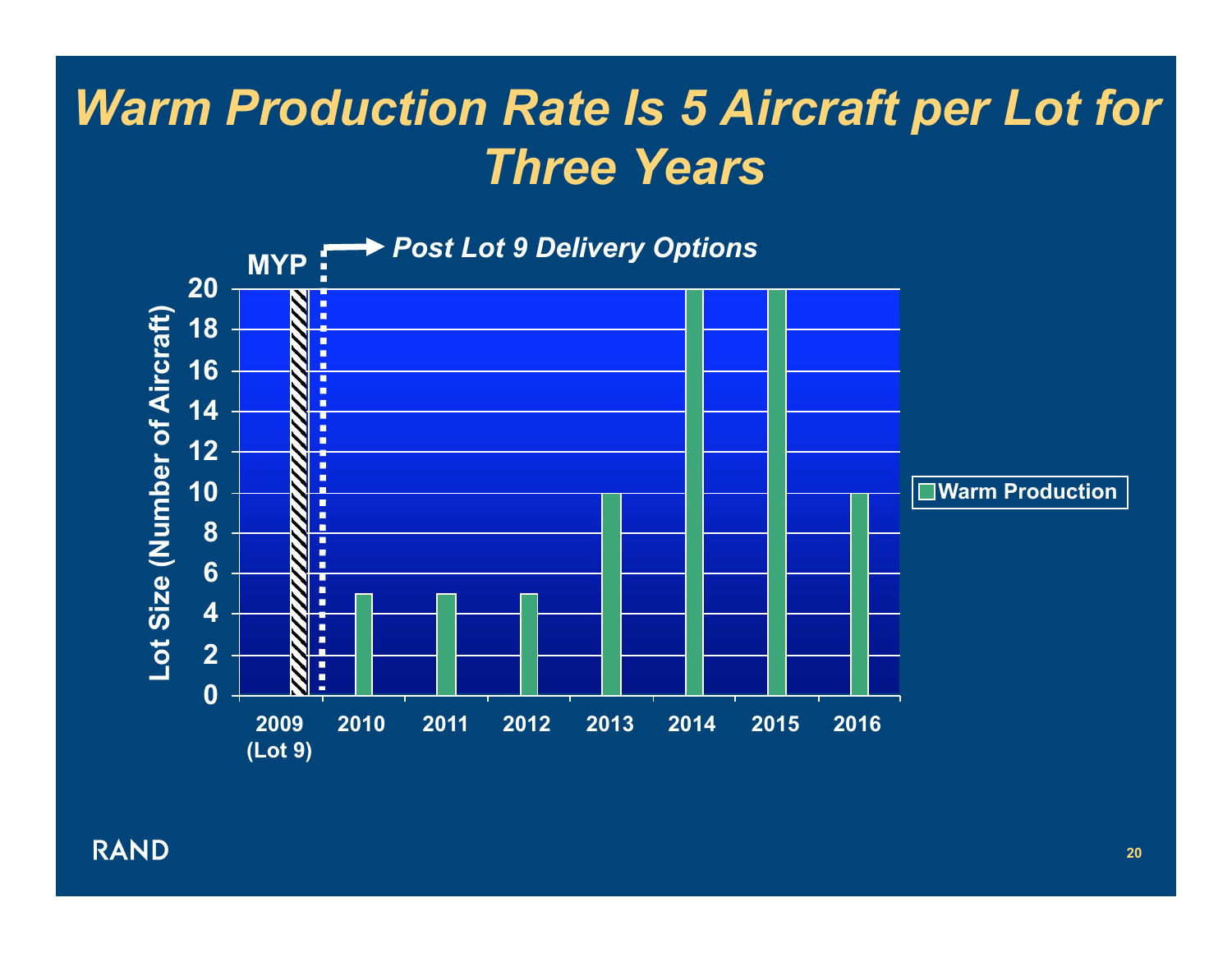#### *AUPC Increases Due to Low Production Rate in Warm Production Option*

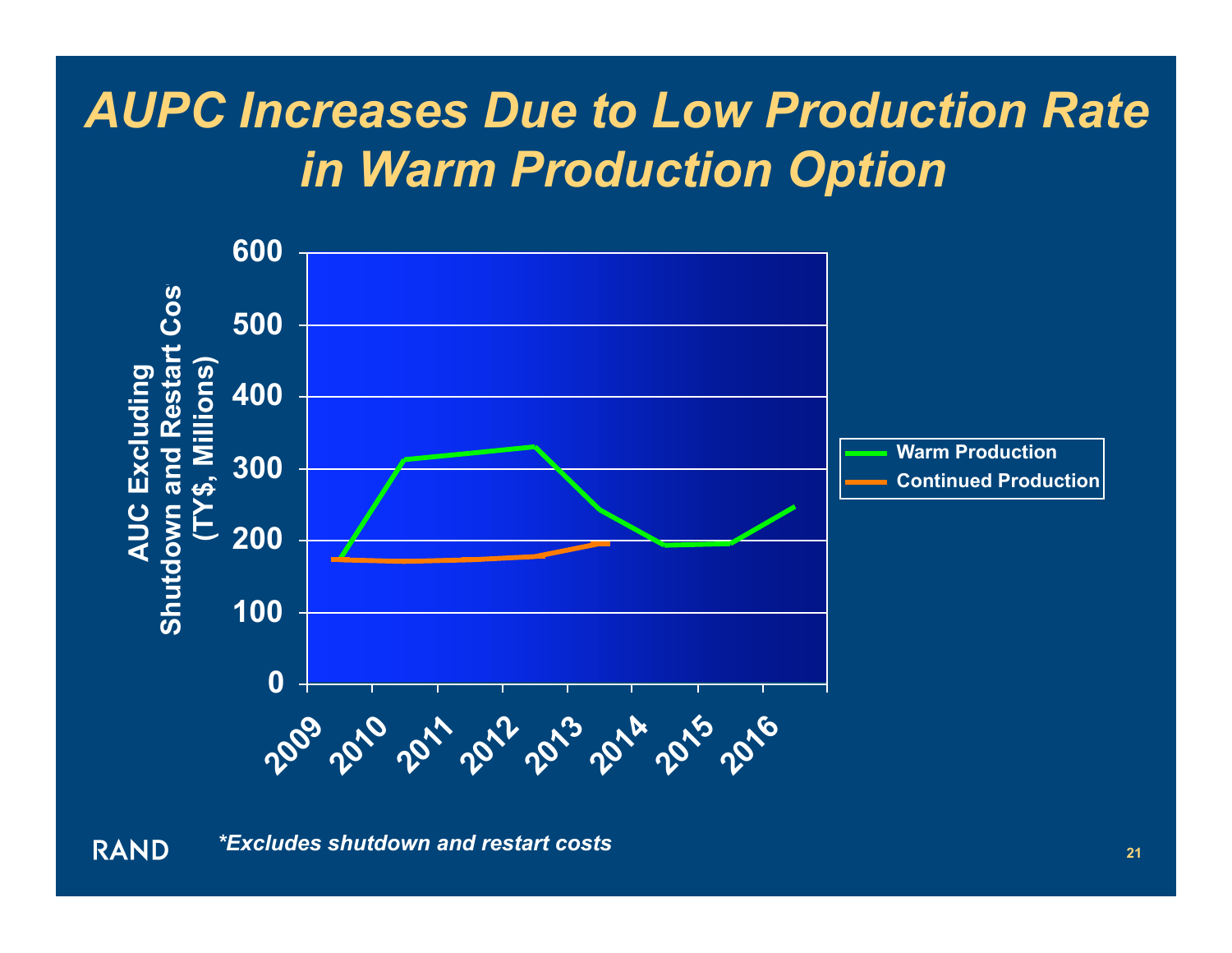#### *After Two Year Hiatus, Restart with Low Rate Production and then Ramp Up*

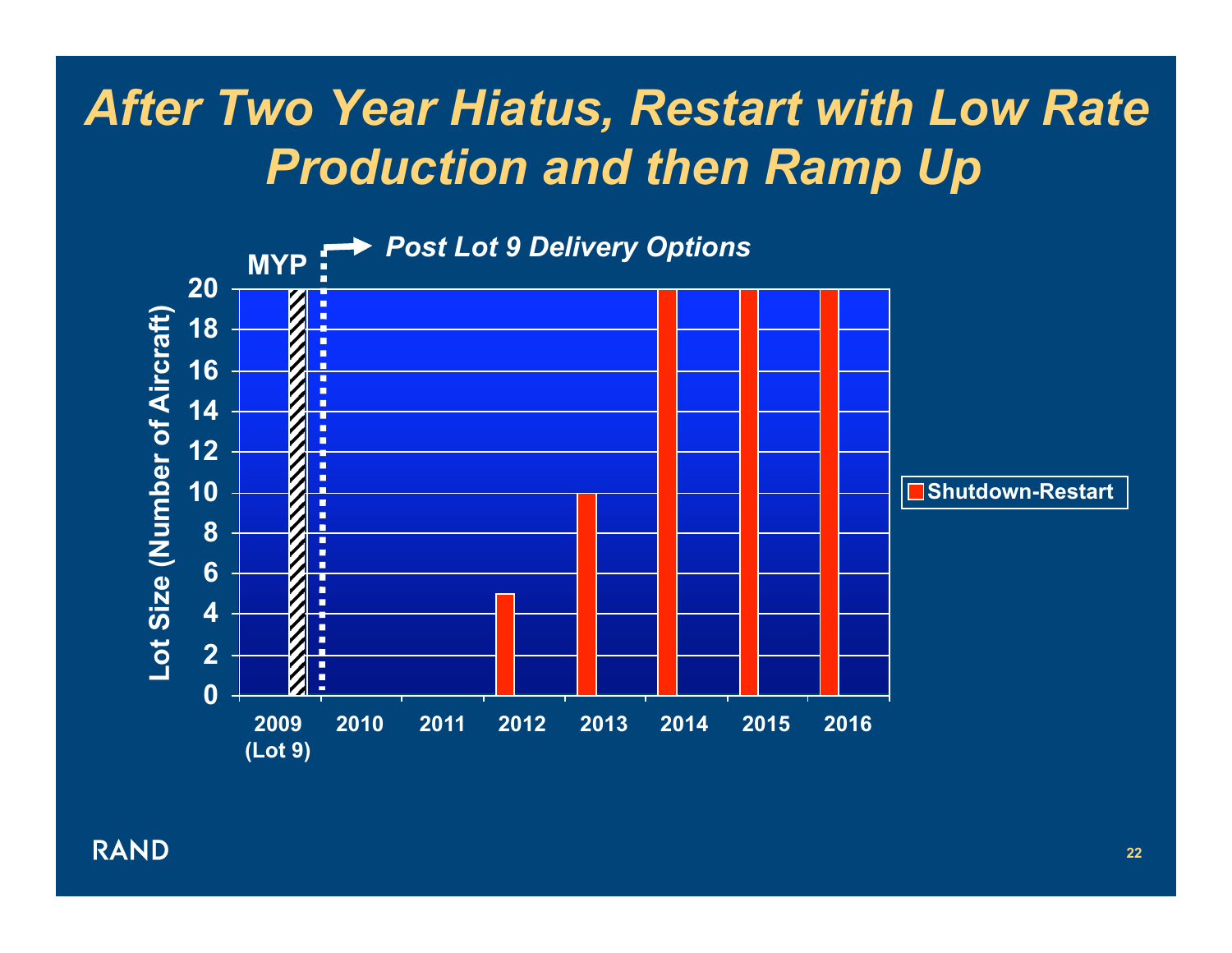### *AUPC Increases Substantially After 2-Year Production Gap*



#### **RAND** *\*Excludes shutdown and restart costs*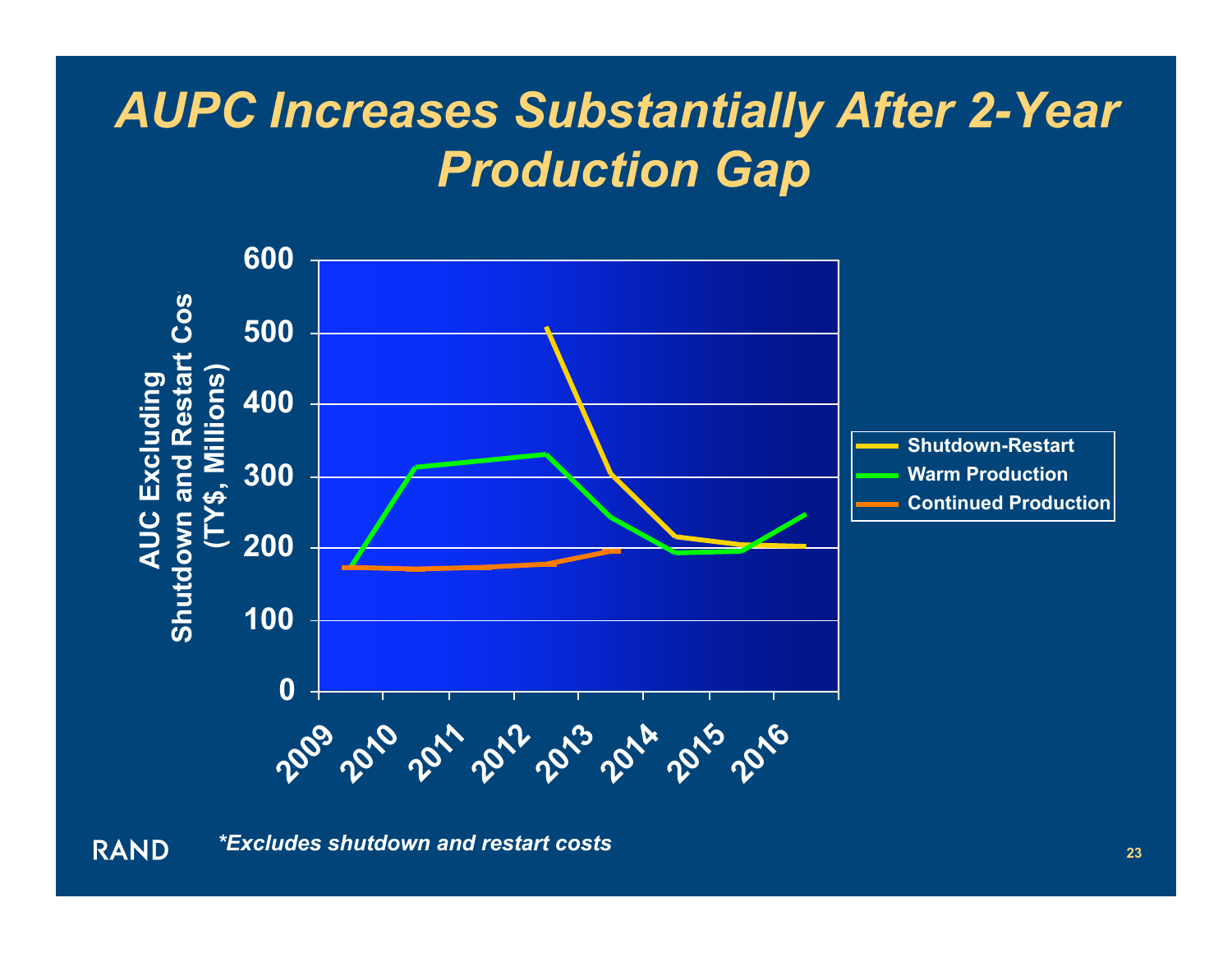### *Loss-of-Learning Sensitivity Analysis After Production Gap*



*The range is based on historical restart experience* RAND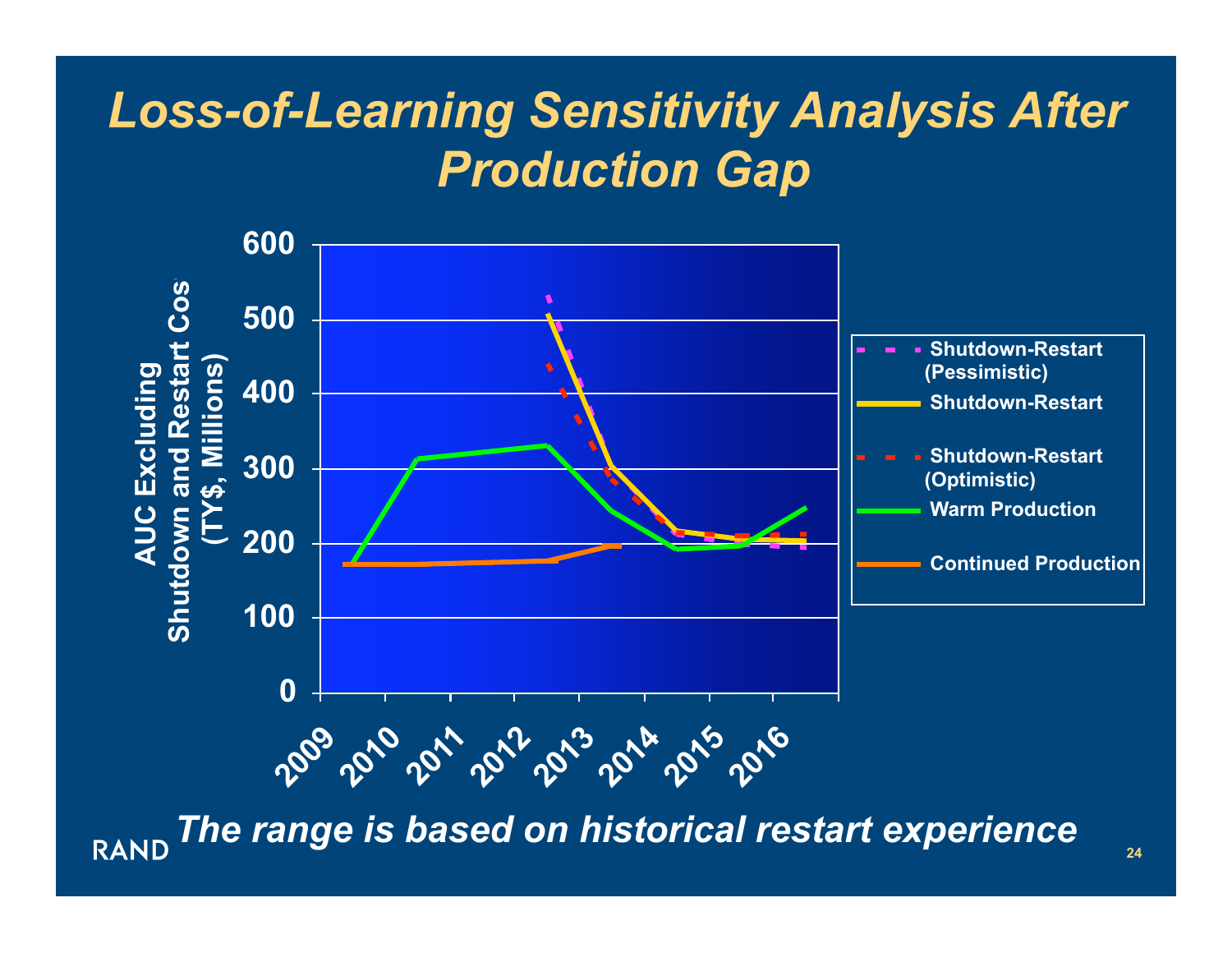### *Comparison of Total Price of 75 Additional Units*



Note: Average Loss-of-Learning

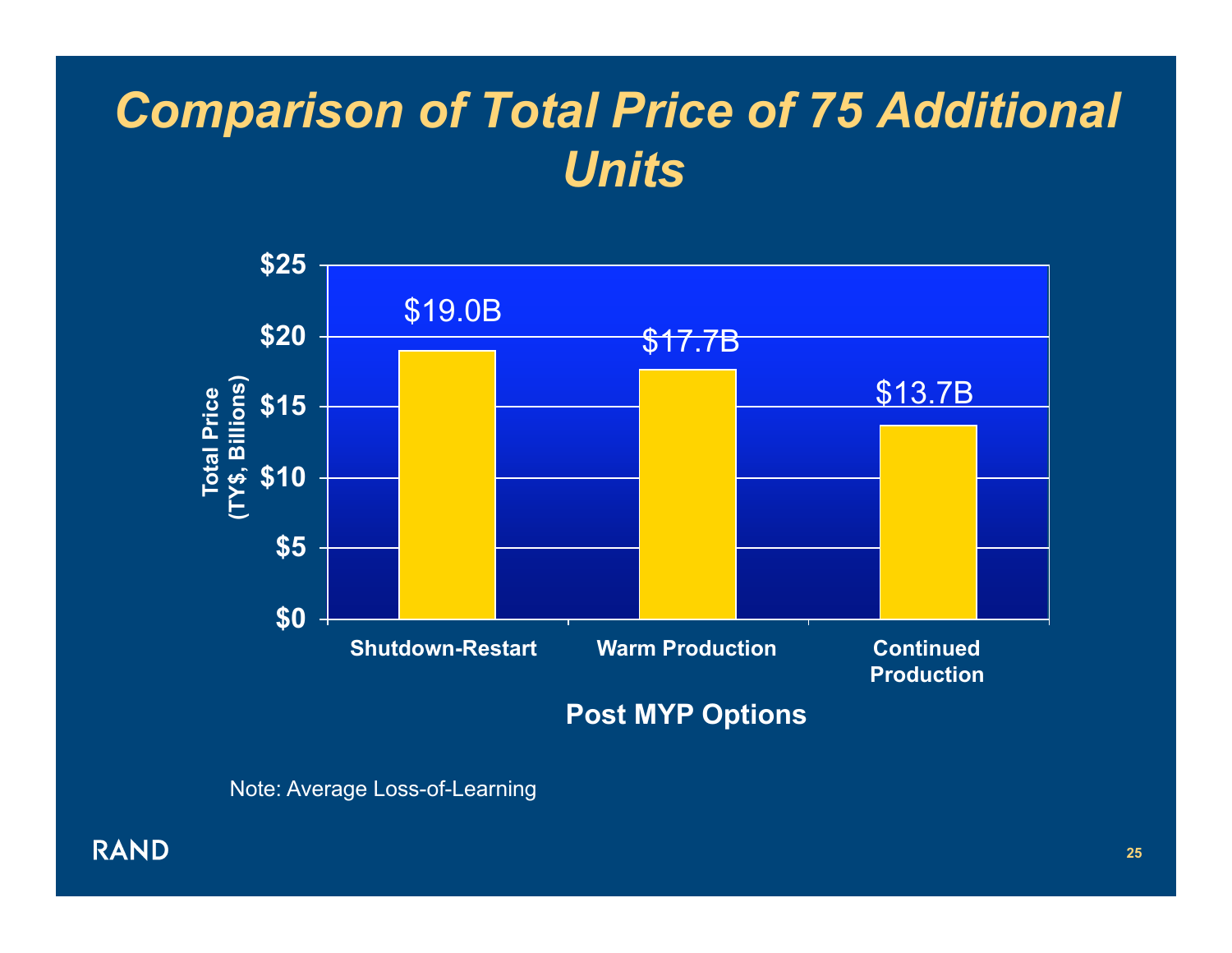#### *Outline of Today's Presentation*

- **What are shutdown and restart costs?**
- **What are costs of 75 aircraft under each production option?**
- **What are the implications of shutdown for the industrial base**
- **Overall findings**

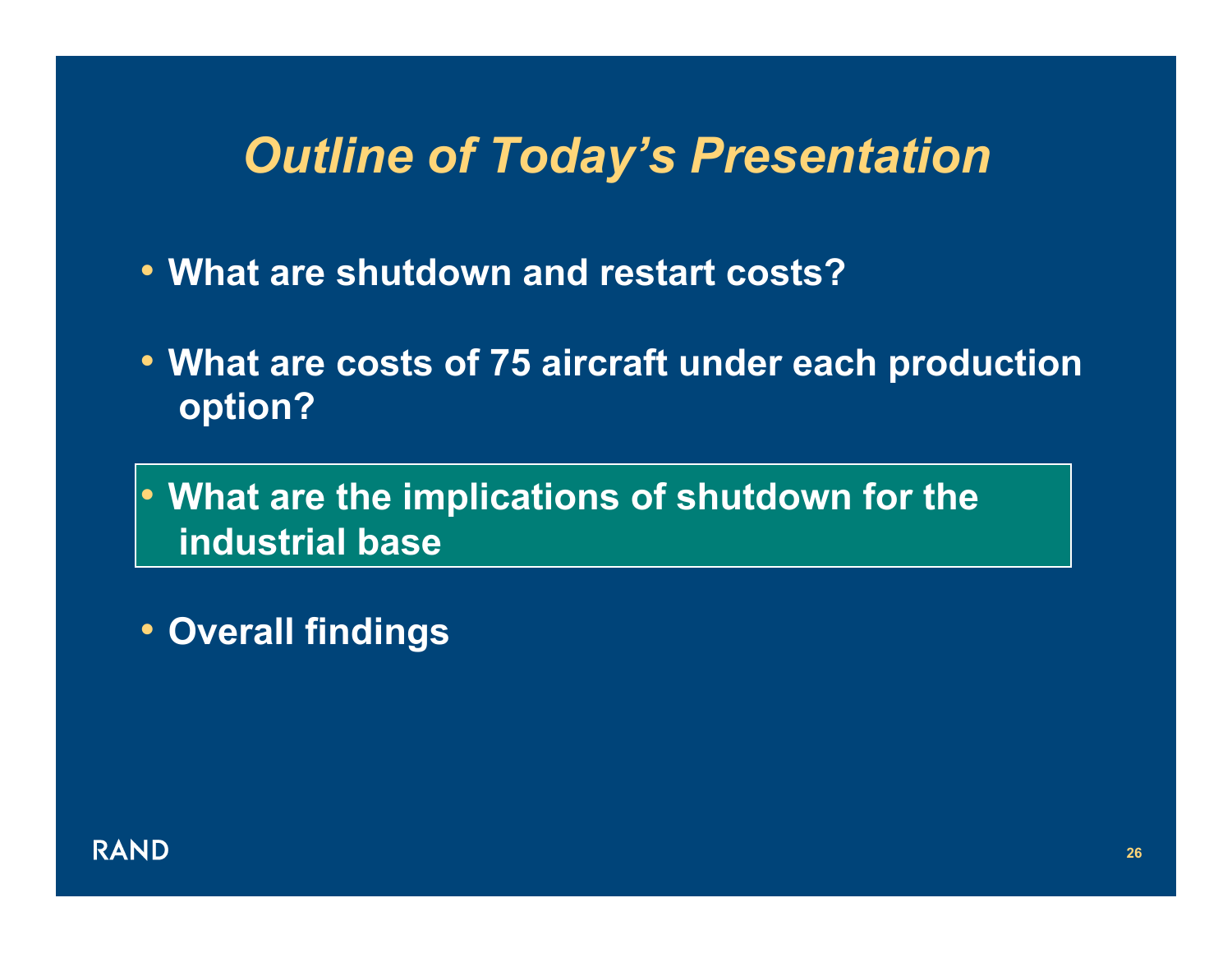#### *Industrial Base Assessment Overview*

- **Industrial bases assessment examines only the effect of a production hiatus**
- **Vendor assessment surveys provided to the supply managers at each prime. Survey requested information for 346 vendors (35% of the vendor base and over 90% of vendor value).**
- **Subjective vendor assessment made by supply managers at each of the primes forecasts vendor availability**
- **Considered common assessment criteria set for vendors: exit business, product redesign, process unavailable, labor/skill unavailable, security clearances issue, facility/tooling concerns**

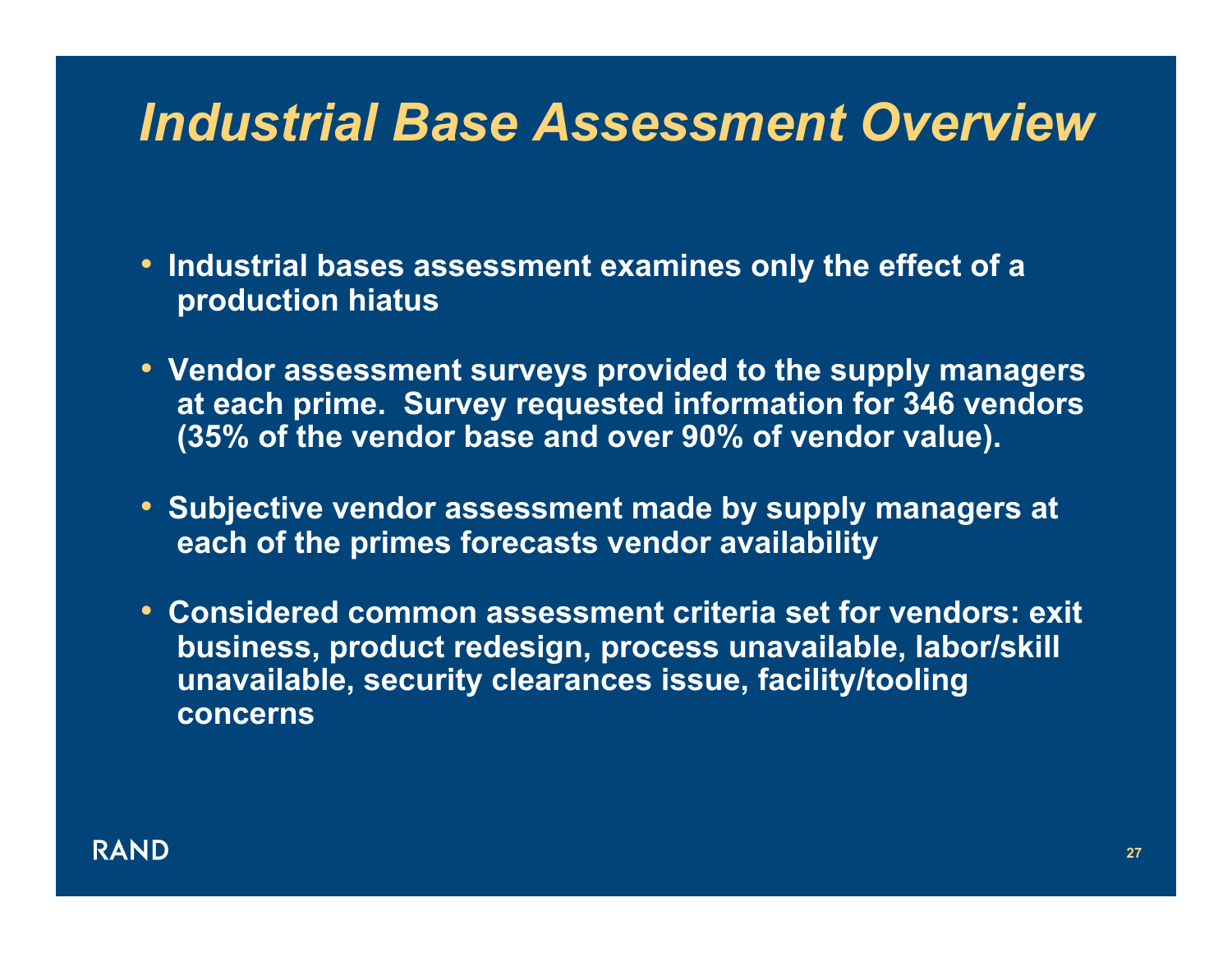

Note: Percentages based on billed material costs. Data for Lockheed Martin and Boeing taken from D. King, J. Driessnack, "Analysis of Competition in the Defense Industrial Base: An F-22 Case Study," *Contemporary Economic Policy*, Vol. 5, No. 1, January 1, 2007, 57-66. Data for Pratt & Whitney provided to RAND in December, 2007.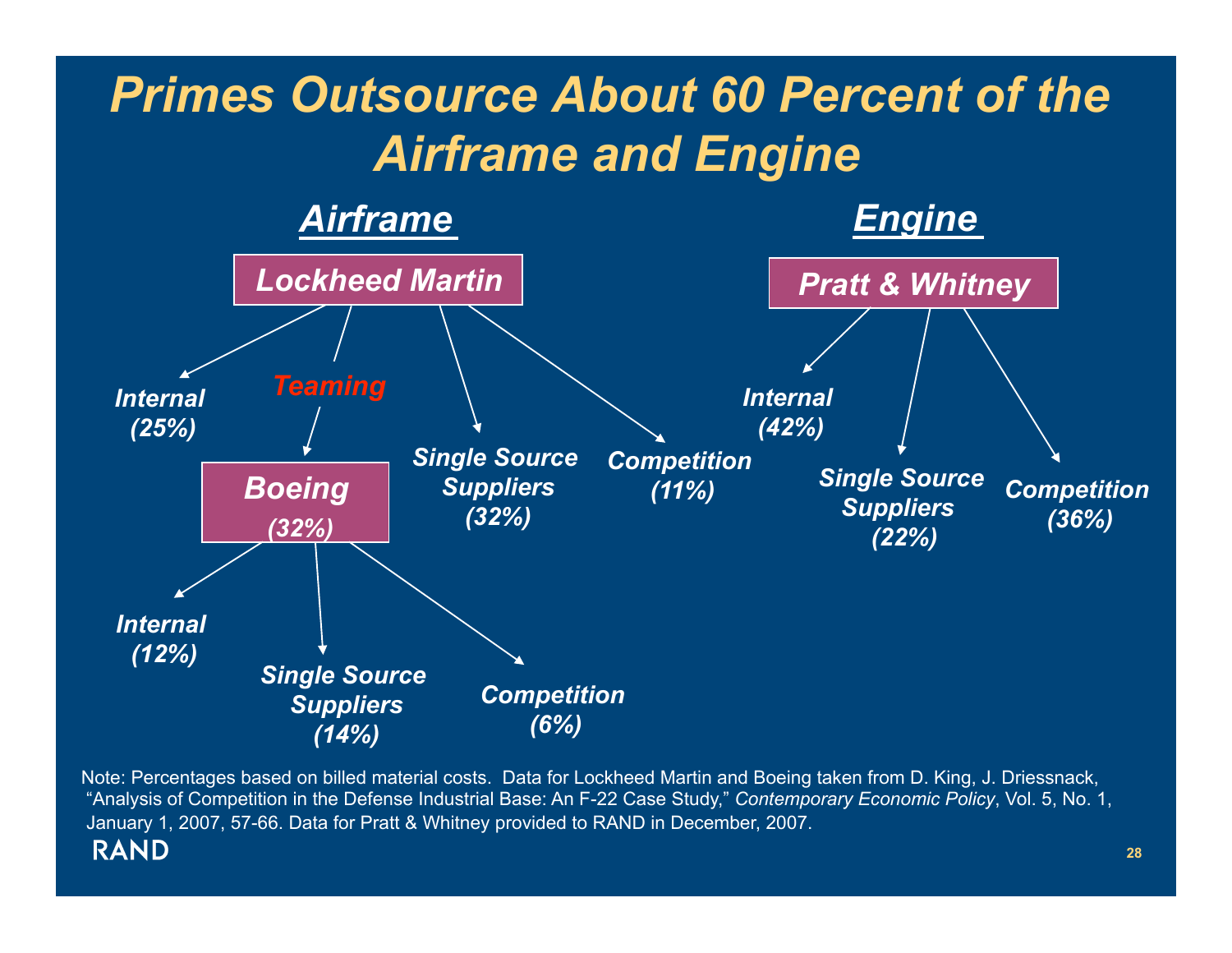## *5% of F-22A Vendors Account for Half the Vendor Value*



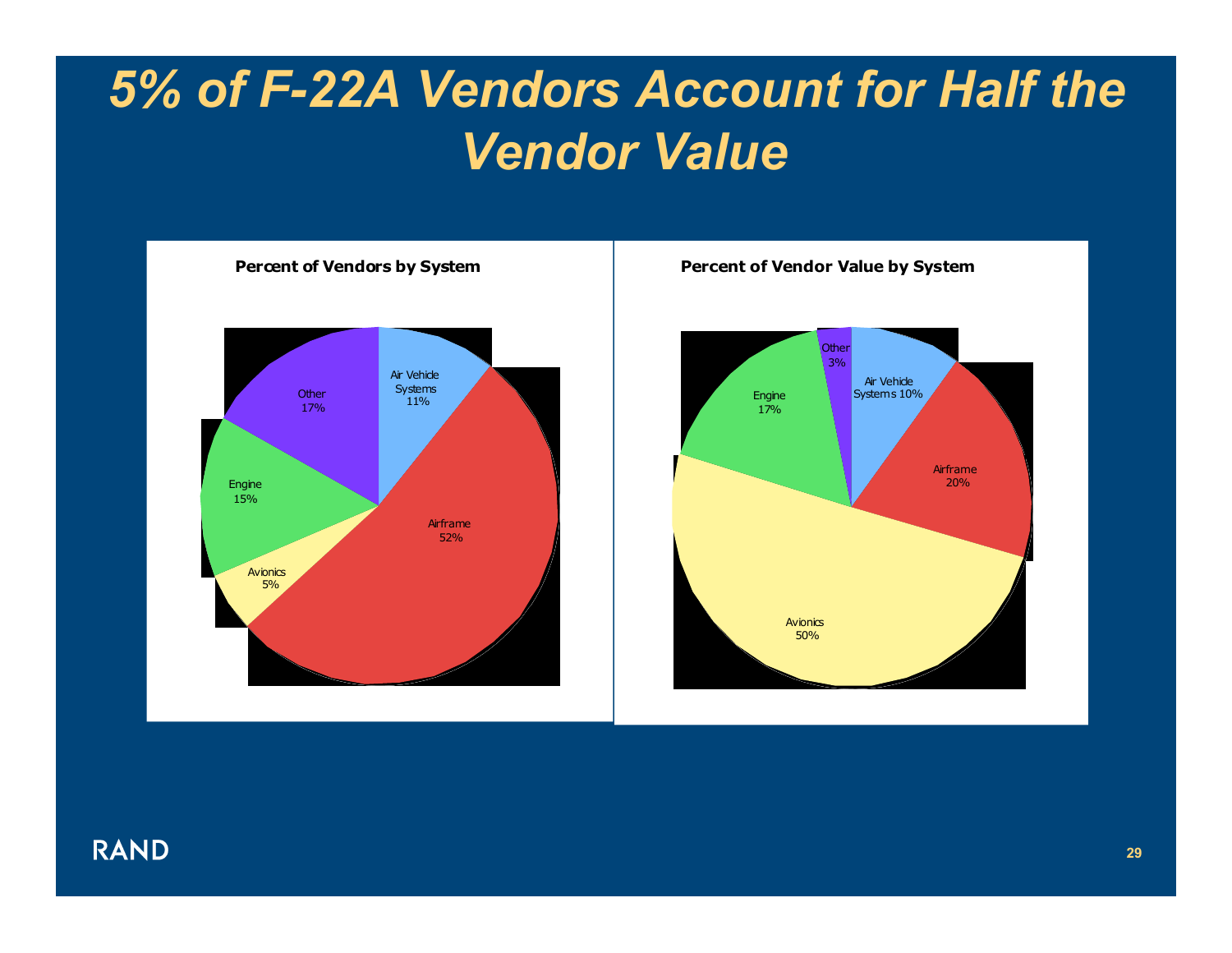#### *Primes See About 20% of Vendors Have Greater Chance of Issues That Compromise Their Availability Following Production Gap…*



**High:** A 50% chance or greater of a vendor issue arising upon restart that would compromise their availability. **Medium:** Approximately 10 to 50% chance of a vendor issue arising upon restart that would compromise their availability. **Low:** Less than a 10% chance of an issue arising upon restart that would compromise their availability.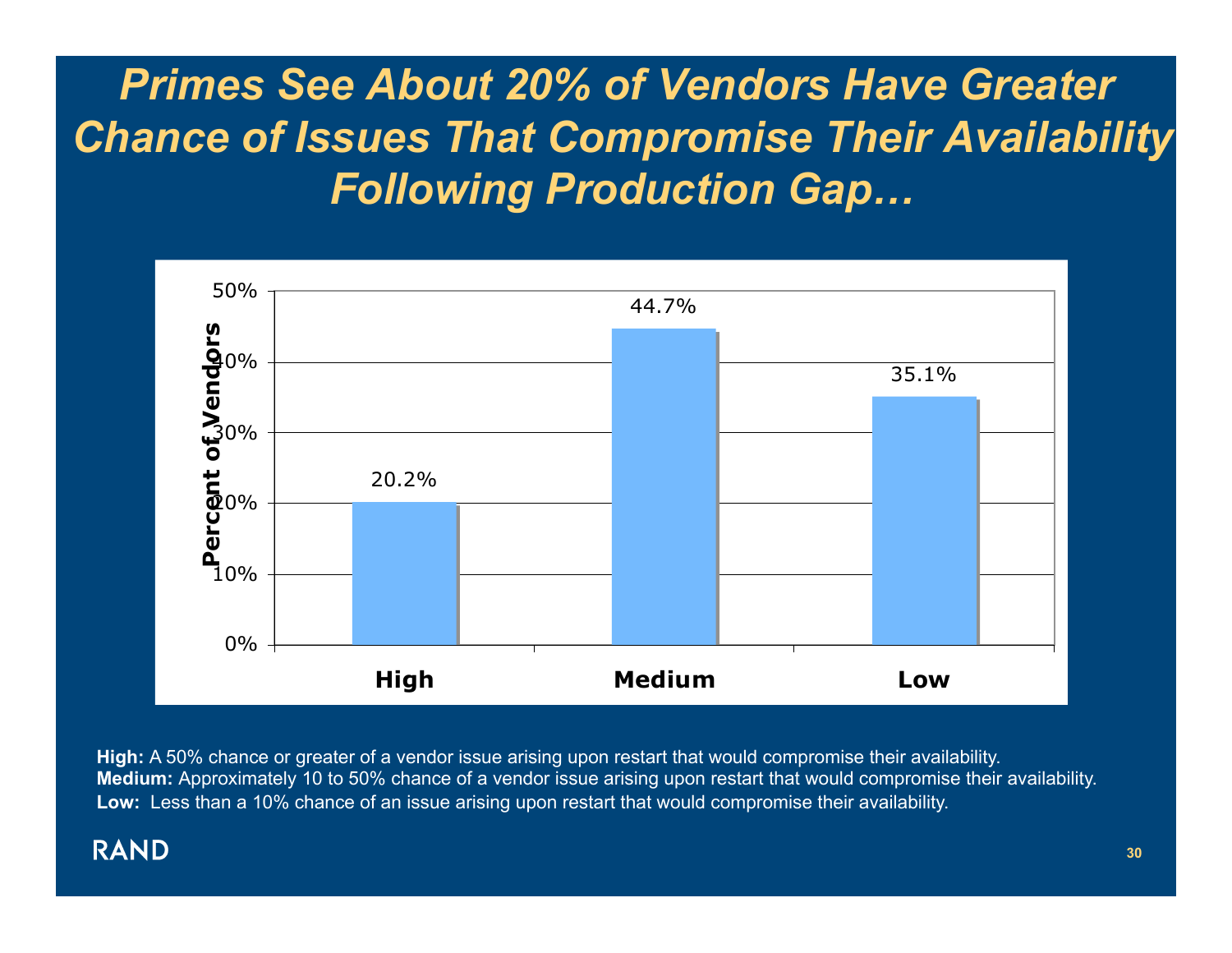## *Few Vendors Likely to Exit Business But Other Issues Drive Concerns Over Availability…*



**Note:** Figure reports concerns regarding vendor availability following a production gap. Data for Pratt & Whitney not available.

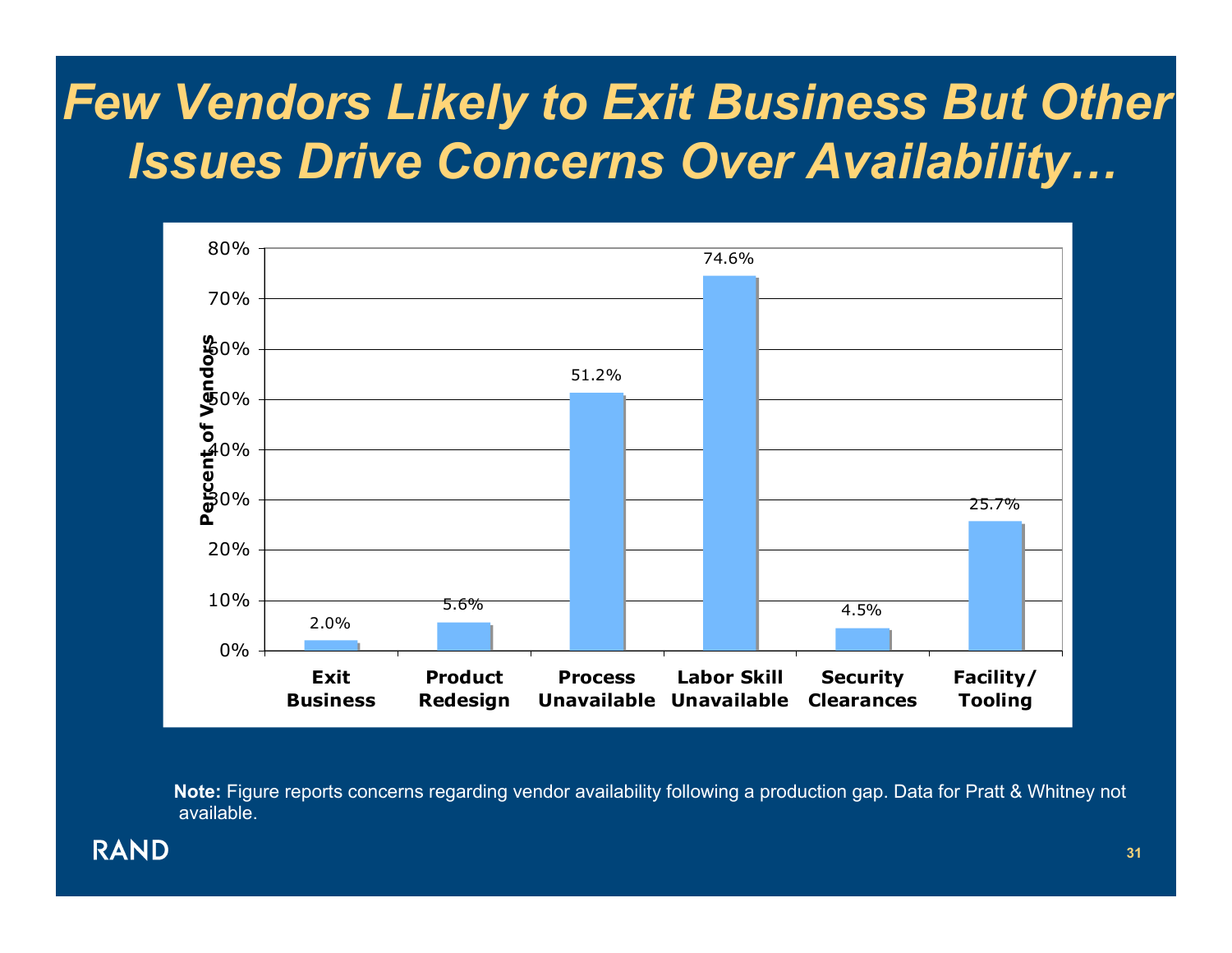## *However, Many Vendors Involved in F-22A Production Are Also Involved in F-35 Program*

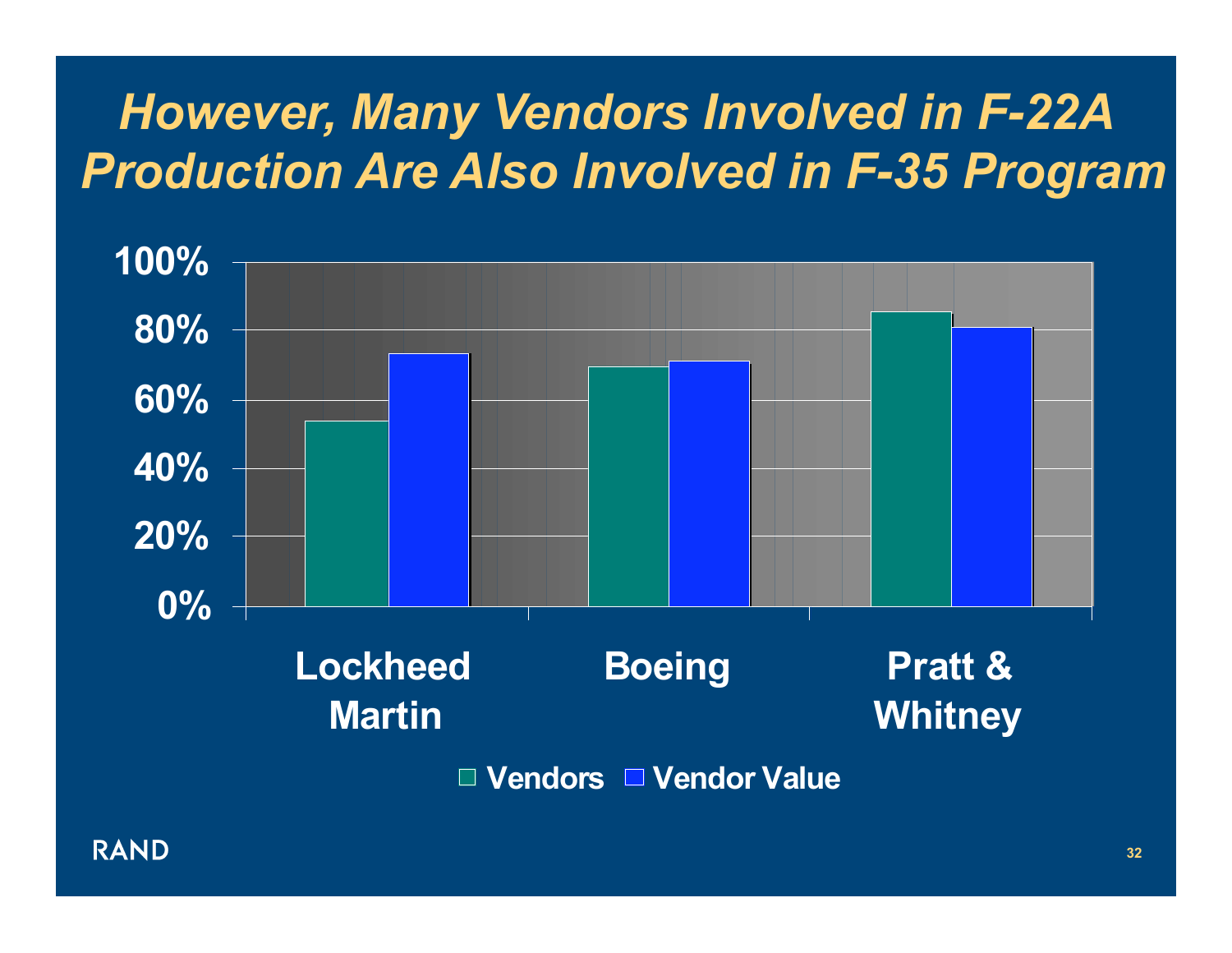#### *Outline of Today's Presentation*

- **What are shutdown and restart costs?**
- **What are costs of 75 aircraft under each production option?**
- **What are the implications of shutdown for the industrial base**

#### • **Overall findings**

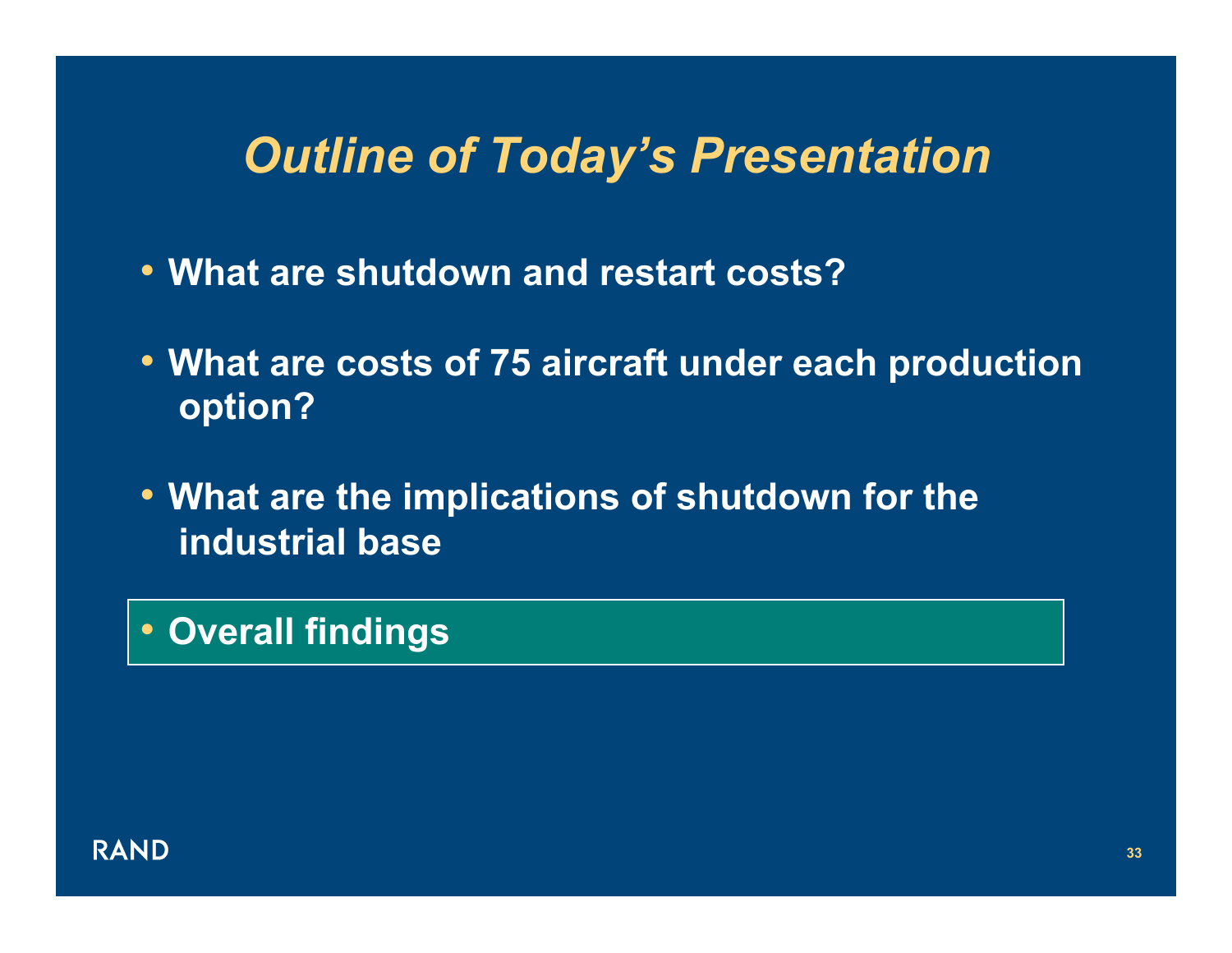## *Summary of Our Findings*

| <b>Options</b><br>$(2010 - 2016)$     | <b>Shutdown and</b><br><b>Restart Likely</b><br><b>Direct Costs</b><br>(TY\$) | <b>Flyaway</b><br><b>Unit</b><br>Costs*<br>(STY) | AUC*<br>(STY) | <b>TOTAL</b><br>(STY) |
|---------------------------------------|-------------------------------------------------------------------------------|--------------------------------------------------|---------------|-----------------------|
| Shutdown                              | 85 M                                                                          |                                                  |               | $0.5 B***$            |
| <b>Shutdown</b><br>-Restart           | 555 M                                                                         | <b>200 M</b>                                     | 250 M         | 19.0 B                |
| <b>Warm</b><br><b>Production</b>      | 140 M                                                                         | <b>170 M</b>                                     | 235 M         | 17.7 B                |
| <b>Continued</b><br><b>Production</b> | 95 M                                                                          | 145 M                                            | <b>180 M</b>  | 13.7 B                |

**\* Average over the last 75 units** 

**\*\* \$0.5B is the rounded sum of \$85M direct shutdown cost, and \$365M in sustainment costs over FY2010-FY2016**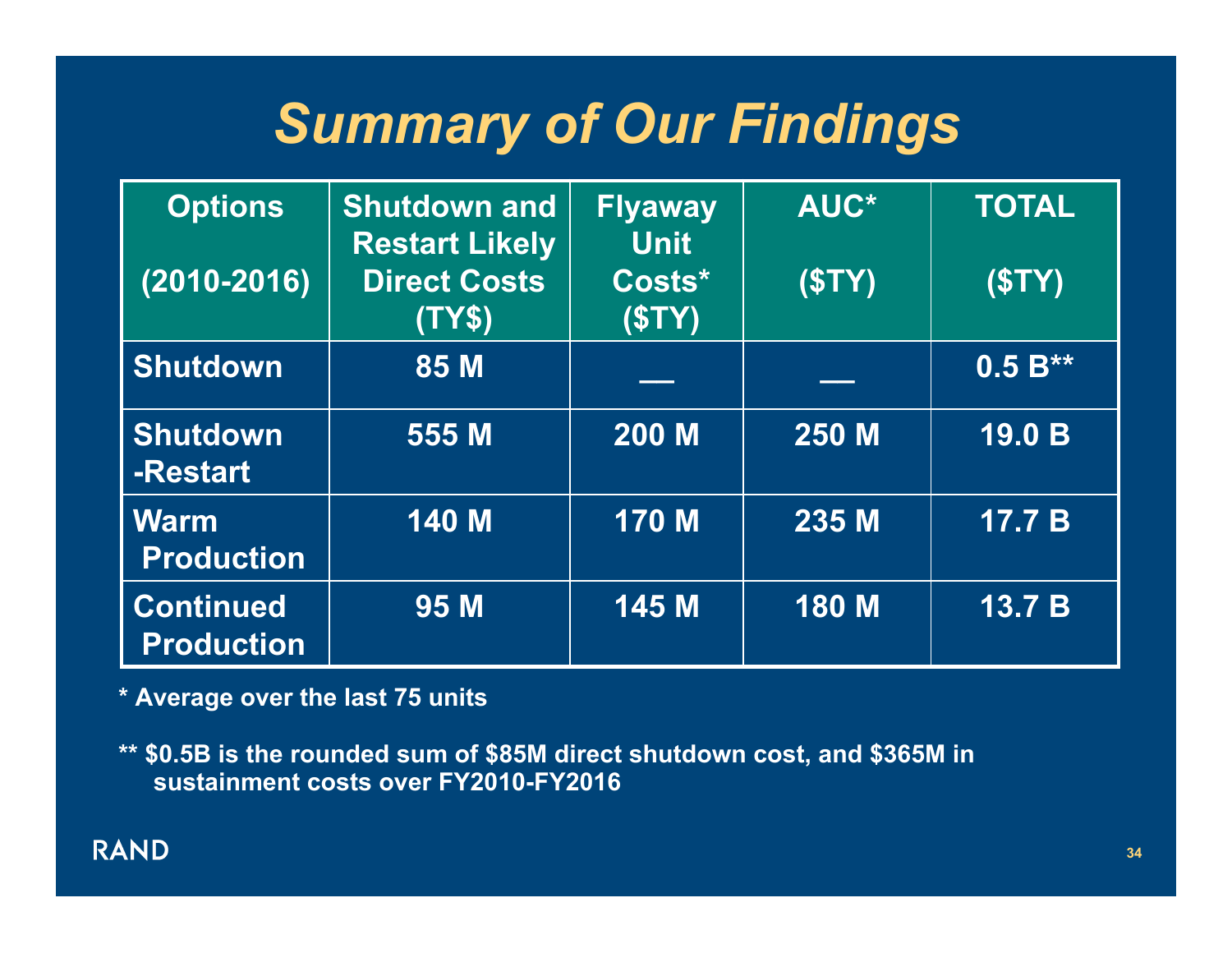### *Each Option Has Different Implications for the Air Force — All Cost Money*

| lf:                                                                                    | Then:                                                                                                                                          | <b>Therefore:</b>                                                                                                                      |
|----------------------------------------------------------------------------------------|------------------------------------------------------------------------------------------------------------------------------------------------|----------------------------------------------------------------------------------------------------------------------------------------|
| <b>AF: shutdown</b><br><b>Cost: ~\$85M</b>                                             | <b>Suppliers shutdown</b><br>permanently and<br>tooling and equipment<br>disposed of                                                           | AF must decide if future<br><b>SLEP or major mod are</b><br>likely; if so, what tools,<br>equip & data must be<br>saved (add. \$ req.) |
| <b>AF: shutdown-restart</b><br><b>Cost: ~\$450M</b>                                    | <b>Restart planning must</b><br>begin now. AF needs<br>authorization to<br>manage suppliers that<br>would otherwise need<br>to be re-qualified | <b>Preserves production</b><br>capability, but aircraft<br>will be on average 40%<br>more expensive over<br>next 75 units              |
| <b>AF: warm production</b><br>Cost: ~\$1.5B for the first<br>5 aircraft<br><b>RAND</b> | <b>Supplier shutdown must</b><br>be mitigated through<br>advance procurement<br>funding at start of<br><b>FY2009</b>                           | <b>Keeps production line</b><br>open, but aircraft will be<br>on average 30% more<br>expensive over next 75<br>units<br>35             |